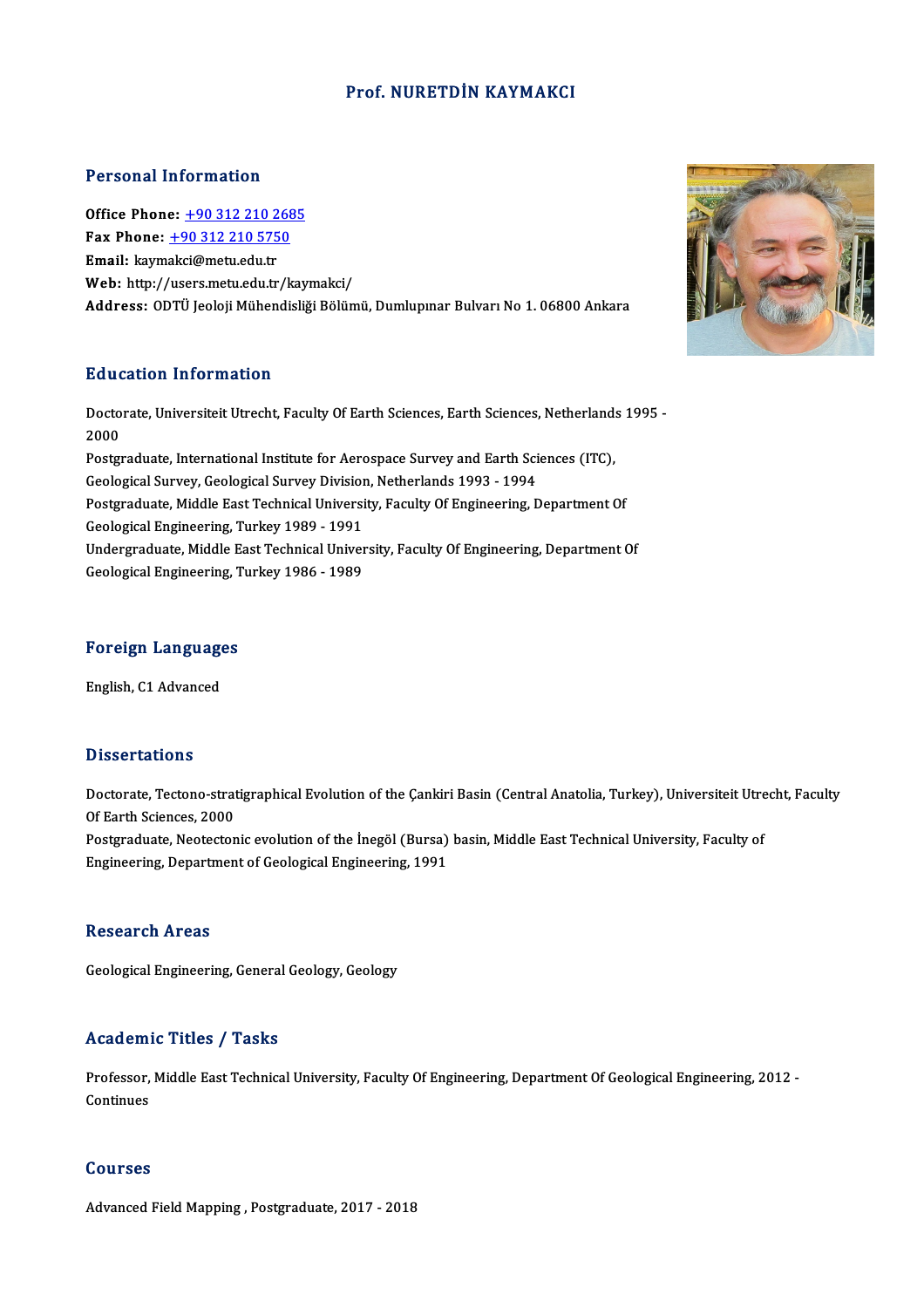#### Advising Theses

Advising Theses<br>Kaymakcı N., Evaluation of geothermal potential of turkey using GIS based multi criteria analysis, Postgraduate,<br>S.ÖZTÜRKStudent), 2019 **Kaymakcı N., Evaluation of<br>Kaymakcı N., Evaluation of<br>Kaymakcı N. Gülerce 7, Co** Kaymakcı N., Evaluation of geothermal potential of turkey using GIS based multi criteria analysis, Postgraduate,<br>Ş.ÖZTÜRK(Student), 2019<br>Kaymakcı N., Gülerce Z., Comparative analysis of the international regulations and gu Ş.ÖZTÜRK(Student), 2019<br>Kaymakcı N., Gülerce Z., Comparative analysis of the international regulations and<br>hazard assessment for nuclear facilities, Postgraduate, B.GÜNER(Student), 2019<br>Kaymaka N., Structural santrak on Kı Kaymakcı N., Gülerce Z., Comparative analysis of the international regulations and guidelines related to the seismic<br>hazard assessment for nuclear facilities, Postgraduate, B.GÜNER(Student), 2019<br>Kaymakcı N., Structural co hazard assessment for nuclear facilities, Postgraduate, B.GÜNER(Student), 2019<br>Kaymakcı N., Structural controls on Kızıldere geothermal field, Denizli-Turkey, Postgraduate, B.AKSU(Student), 2019<br>Kaymakcı N., Magnetostratig Kaymakcı N., Structural co<br>Kaymakcı N., Magnetostra<br>M.DİLAN(Student), 2019<br>KAYMAKCI N., Astive tests Kaymakcı N., Magnetostratigraphy and kinematic characteristics of Datça Graben (Muğla, SW Turkey), Postgraduate,<br>M.DİLAN(Student), 2019<br>KAYMAKCI N., Active tectonics and kinematics of Fethiye-Gocek Bay, SW Turkey, Postgrad M.DİLAN(Student), 2019<br>KAYMAKCI N., Active tectonics and kinematics of Fethiye-Gocek Bay, SW Turkey, Postgraduate, L.TOSUN(Student), 2<br>KAYMAKCI N., Tectonic development of the Potwar Plateau and the Saltrange (NW Himalayas KAYMAKCI N., Active tecton<br>KAYMAKCI N., Tectonic dev<br>A.QAYYUM(Student), 2018<br>KAYMAKCI N., Tectonic dev KAYMAKCI N., Tectonic development of the Potwar Plateau and the Saltrange (NW Himalayas, Pakistan), Doctor<br>A.QAYYUM(Student), 2018<br>KAYMAKCI N., Tectonic development of potwar plateau and the saltrange (NW Himalayas, Pakist A.QAYYUM(Student), 2018<br>KAYMAKCI N., Tectonic dev<br>A.Qayyum(Student), 2018<br>KAYMAKCI N. Bakobathyn KAYMAKCI N., Tectonic development of potwar plateau and the saltrange (NW Himalayas, Pakistan), Doctorate,<br>A.Qayyum(Student), 2018<br>KAYMAKCI N., Paleobathymetric evolution of the miocene deposits of Gombe and Aksu basins, A A.Qayyum(Student), 2018<br>KAYMAKCI N., Paleobathymetric evolution of the miocene deposits of Gombe and Aksu basins, Antalya, Turkey,<br>Postgraduate, F.SEÇKİN(Student), 2018 KAYMAKCI N., Paleobathymetric evolution of the miocene deposits of Gombe and Aksu basins, Antalya, Turkey,<br>Postgraduate, F.SEÇKİN(Student), 2018<br>Kaymakcı N., Özacar A. A. , Post-late cretaceous rotational evolution of neot Postgraduate, F.SEÇKİN(Student), 2018<br>Kaymakcı N., Özacar A. A. , Post-late creta<br>Doctorate, M.ÖZKAPTAN(Student), 2016<br>KAYMAKCLN, Testene stratisranbis and Kaymakcı N., Özacar A. A. , Post-late cretaceous rotational evolution of neotethyan sutures around Ankara region,<br>Doctorate, M.ÖZKAPTAN(Student), 2016<br>KAYMAKCI N., Tectono-stratigraphic and thermal evolution of the Haymana Doctorate, M.ÖZKAPTAN(Student), 2016<br>KAYMAKCI N., Tectono-stratigraphic and thermal evolution of the Haymana Basin, Central Anatolia, Turkey, Doctora<br>E.GÜLYÜZ(Student), 2015<br>KAYMAKCI N., BOZKURT E., Kinematics of Delice-Ko KAYMAKCI N., Tectono-stratigraphic and thermal evolution of the Haymana Basin, Central Anatolia, Turkey, Doctorate,<br>E.GÜLYÜZ(Student), 2015<br>KAYMAKCI N., BOZKURT E., Kinematics of Delice-Kozaklı Fault Zone (North Central An E.GÜLYÜZ(Student), 2015 KAYMAKCI N., BOZKURT E., Kinematics of Delice-Kozaklı Fault Zone (North Central Anatolia, Turkey), Postgraduate,<br>B.TOKAY(Student), 2015<br>GÜLERCE Z., KAYMAKCI N., A Sensitivity study for probabilictic seismic hazard assessme B.TOKAY(Student), 2015<br>GÜLERCE Z., KAYMAKCI N., A Sensitivity st<br>site, Postgraduate, E.Yılar(Student), 2014<br>KAYMAKCI N., Testane, stratisranhis evely GÜLERCE Z., KAYMAKCI N., A Sensitivity study for probabilictic seismic hazard assessment of Sinop nuclear power<br>site, Postgraduate, E.Yılar(Student), 2014<br>KAYMAKCI N., Tectono-stratigraphic evolution of the continental mio site, Postgraduate, E.Yılar(Student), 2014<br>KAYMAKCI N., Tectono-stratigraphic evolution of the continental miocene basins in Southwest Anatolia, Doctorate,<br>A.KOÇ(Student), 2013 KAYMAKCI N., Tectono-stratigraphic evolution of the continental miocene basins in Southwest Anatolia, Doctora<br>A.KOÇ(Student), 2013<br>ÖZACAR A. A. , KAYMAKCI N., Subsurface structure of the Central Thrace basin from 3D seismi A.KOÇ(Student), 2013<br>ÖZACAR A. A. , KAYMAKCI N., Subsurface struc<br>Postgraduate, Y.TAİKULAKOV(Student), 2011<br>KAYMAKCI N. ÖZACAR A. A. Modeling pormiq ÖZACAR A. A. , KAYMAKCI N., Subsurface structure of the Central Thrace basin from 3D seismic reflection data,<br>Postgraduate, Y.TAİKULAKOV(Student), 2011<br>KAYMAKCI N., ÖZACAR A. A. , Modeling permian petroleum system of Nethe Postgraduate, Y.TAİKULAKOV(Student), 2011<br>KAYMAKCI N., ÖZACAR A. A. , Modeling permian<br>migration, Postgraduate, E.Mert(Student), 2010<br>Kaymaka: N., Özacar A. A., <sup>2D</sup> modeling of salt re KAYMAKCI N., ÖZACAR A. A. , Modeling permian petroleum system of Netherlands: hydrocarbon generation<br>migration, Postgraduate, E.Mert(Student), 2010<br>Kaymakcı N., Özacar A. A. , 3D modeling of salt related structures in the migration, Postgraduate, E.Mert(Studen<br>Kaymakcı N., Özacar A. A. , 3D modeling<br>Postgraduate, K.YÜCEL(Student), 2010<br>KAYMAKCLN, ÖZACAR A. A., 3D modeli Kaymakcı N., Özacar A. A. , 3D modeling of salt related structures in the friesland platform, The Netherlands,<br>Postgraduate, K.YÜCEL(Student), 2010<br>KAYMAKCI N., ÖZACAR A. A. , 3D modeling of salt related structures in the Postgraduate, K.YÜCEL(Student), 2010<br>KAYMAKCI N., ÖZACAR A. A. , 3D mode<br>Postgraduate, K.Yücel(Student), 2010<br>Özasar A. A., Kaymakay N., Farthauska KAYMAKCI N., ÖZACAR A. A. , 3D modeling of salt related structures in the friesland platform the Netherlands,<br>Postgraduate, K.Yücel(Student), 2010<br>Özacar A. A. , Kaymakcı N., Earthquake focal mechanism and stress tensor an Postgraduate, K.Yücel(Student), 2010<br>Özacar A. A. , Kaymakcı N., Earthquake focal mechanism and stress t<br>North Anatolian fault, Postgraduate, E.KARASÖZEN(Student), 2010<br>Kaymaka: N., Özacar A. A., Medeling Permian petroleum Özacar A. A. , Kaymakcı N., Earthquake focal mechanism and stress tensor analysis along the central segment of the<br>North Anatolian fault, Postgraduate, E.KARASÖZEN(Student), 2010<br>Kaymakcı N., Özacar A. A. , Modeling Permia North Anatolian fault, Postgraduate, E.KARASÖZEN(Student), 2010<br>Kaymakcı N., Özacar A. A. , Modeling Permian petroleum system of Northeast Netherlands: Hydrocarbon generation a<br>migration, Postgraduate, E.MERT(Student), 201 Kaymakcı N., Özacar A. A. , Modeling Permian petroleum system of Northeast Netherlands: Hydrocarbon generation a<br>migration, Postgraduate, E.MERT(Student), 2010<br>SÜZEN M. L. , KAYMAKCI N., Geological mapping using remote sen migration, Postgraduate, E.MERT(Student), 2010<br>SÜZEN M. L. , KAYMAKCI N., Geological mapping ı<br>2009

#### Designed Lessons

Kaymakcı N., TECTONICS, Undergraduate, 2017 - 2018

#### Articles Published in Journals That Entered SCI, SSCI and AHCI Indexes

rticles Published in Journals That Entered SCI, SSCI and AHCI Indexes<br>I. Neogene Kinematics of the Potwar Plateau and the Salt Range, NW Himalayan Front: A Paleostress<br>Inversion and AMS study Institutional III Journal<br>Neogene Kinematics of the<br>Inversion and AMS study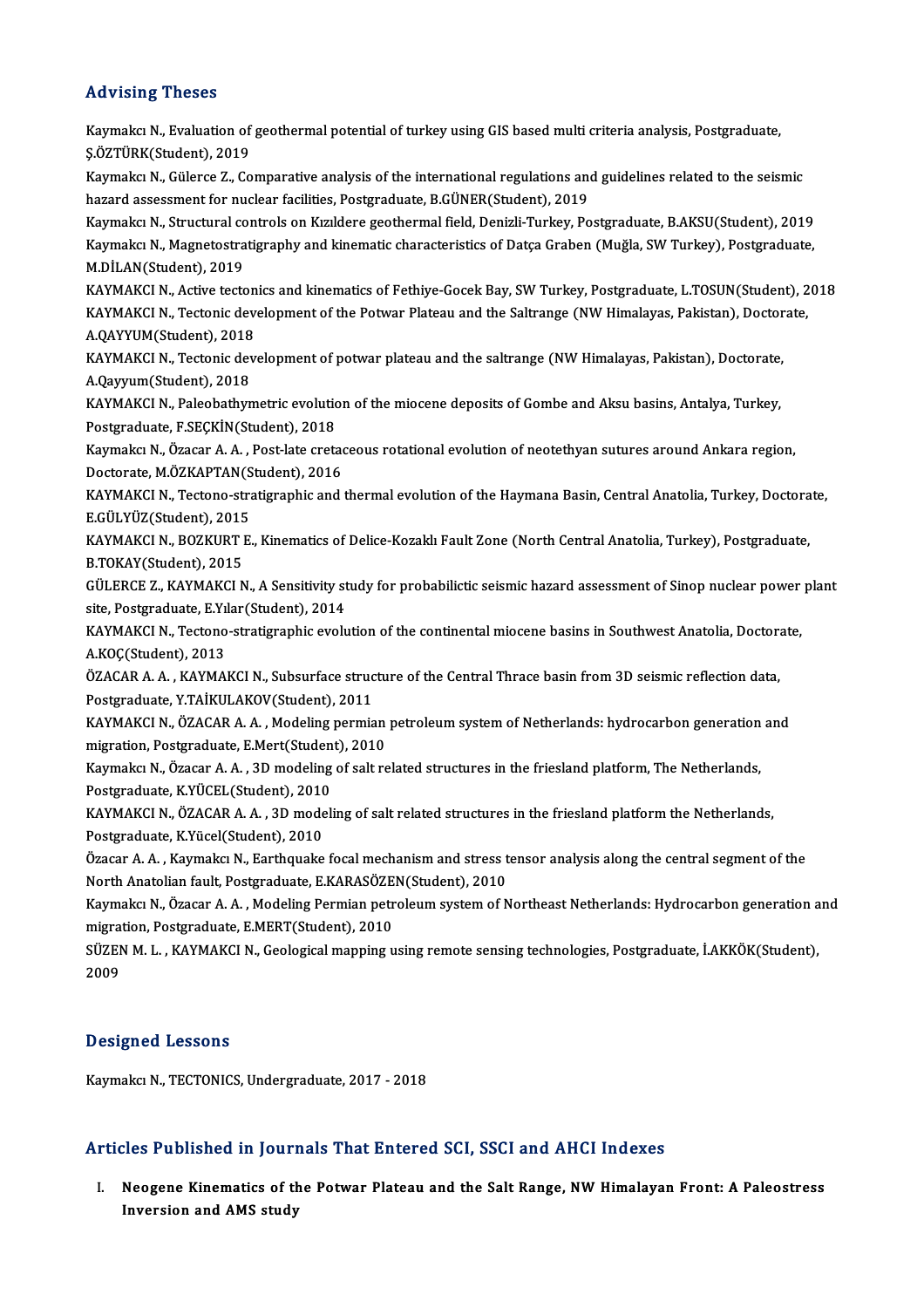Qayyum A., Poesse J. W., KAYMAKCI N., Langereis C. G., Gülyüz E., Ahsan N. Qayyum A., Poesse J. W. , KAYMAKCI N., Langereis C. G. , Gülyüz E., Ahsan N.<br>INTERNATIONAL GEOLOGY REVIEW, vol.64, pp.1311-1329, 2022 (Journal Indexed in SCI)<br>Neogene restanstion of geometry of the Neotathyen suture gone i

- II. Neogene restoration of geometry of the Neotethyan suture zone in Central Anatolia (Turkey)<br>Ozkaptan M., Gulyuz E., Kaymakci N., Langereis C. G. INTERNATIONAL GEOLOGY REVIEW, vol.64, pp.131<br>Neogene restoration of geometry of the Neot<br>Ozkaptan M., Gulyuz E., Kaymakci N., Langereis C. G.<br>INTERNATIONAL CEOLOGY REVIEW, 2021 (Journal INTERNATIONAL GEOLOGY REVIEW, 2021 (Journal Indexed in SCI)
- III. Deformation in SW Anatolia (Turkey) Documented by Anisotropy of Magnetic Susceptibility Data INTERNATIONAL GEOLOGY REVIEW, 2021 (Journal Indexed in SCI)<br>Deformation in SW Anatolia (Turkey) Documented by Anisotropy of M<br>ÖZKAPTAN M., Gülyüz E., UZEL B., Langereis C. G. , ÖZACAR A. A. , KAYMAKCI N.<br>Testoniss vol.40, Deformation in SW Anatolia (Turkey) Document<br>ÖZKAPTAN M., Gülyüz E., UZEL B., Langereis C. G. , ÖZA<br>Tectonics, vol.40, no.12, 2021 (Journal Indexed in SCI)<br>Active tectonics and kinematics of Esthive Gösel ÖZKAPTAN M., Gülyüz E., UZEL B., Langereis C. G. , ÖZACAR A. A. , KAYMAKCI N.<br>Tectonics, vol.40, no.12, 2021 (Journal Indexed in SCI)<br>IV. Active tectonics and kinematics of Fethiye-Göcek Bay, SW Turkey: Insight about the e
- Tectonics, vol.40, no.12, 2<br>Active tectonics and ki<br>Pliny-Strabo Trenches<br>TOSUN LAVSAR ULAVS Active tectonics and kinematics of Fethiye-Göcek B<br>Pliny-Strabo Trenches<br>TOSUN L., AVŞAR U., Avşar Ö., Dondurur D., KAYMAKCI N.<br>Journal of Structural Coology vol 145–2021 (Journal Indo Pliny-Strabo Trenches<br>TOSUN L., AVŞAR U., Avşar Ö., Dondurur D., KAYMAKCI N.<br>Journal of Structural Geology, vol.145, 2021 (Journal Indexed in SCI)

- V. Paleomagnetism of the Miocene Soma basin and its structural implications on the central sector of a crustal-scale transfer zone in western Anatolia (Turkey) Westerweel J., UZEL B., Langereis C. G., KAYMAKCI N., SÖZBİLİR H. JOURNAL OF ASIAN EARTH SCIENCES, vol.193, 2020 (Journal Indexed in SCI) Westerweel J., UZEL B., Langereis C. G. , KAYMAKCI N., SÖZBİLİR H.<br>JOURNAL OF ASIAN EARTH SCIENCES, vol.193, 2020 (Journal Indexed in SCI)<br>VI. Paleobathymetric evolution of the Miocene deposits of the Gombe sector of the L
- JOURNAL OF ASIAN EARTH SCIENC<br>Paleobathymetric evolution of t<br>Aksu basins in Antalya, Turkey<br>Sia E.S., Kouwenboven T. Koa A. K Paleobathymetric evolution of the Miocen<br>Aksu basins in Antalya, Turkey<br>Sis F. S., Kouwenhoven T., Koç A., KAYMAKCI N.<br>TURKISH JOURNAL OF FARTH SCIENCES, vol 30. Aksu basins in Antalya, Turkey<br>Sis F. S. , Kouwenhoven T., Koç A., KAYMAKCI N.<br>TURKISH JOURNAL OF EARTH SCIENCES, vol.29, no.4, pp.649-663, 2020 (Journal Indexed in SCI)<br>Miasana geoshranalagu and stratigraphy of western An

- Sis F. S., Kouwenhoven T., Koç A., KAYMAKCI N.<br>TURKISH JOURNAL OF EARTH SCIENCES, vol.29, no.4, pp.649-663, 2020 (Journal Indexed in SCI)<br>VII. Miocene geochronology and stratigraphy of western Anatolia: Insights from new A TURKISH JOURNAL OF EARTH SCIENCES, vol.29, no.4, pp.649-663, 2020 (Miocene geochronology and stratigraphy of western Anatolia: In UZEL B., Kuiper K., SÖZBİLİR H., KAYMAKCI N., Langereis C. G. , Boehm K.<br>UZEL B., Kuiper K., Miocene geochronology and stratigraphy<br>UZEL B., Kuiper K., SÖZBİLİR H., KAYMAKCI N., I<br>LITHOS, vol.352, 2020 (Journal Indexed in SCI)<br>Kinamatis and tharmal avalution of the Ha UZEL B., Kuiper K., SÖZBİLİR H., KAYMAKCI N., Langereis C. G. , Boehm K.<br>LITHOS, vol.352, 2020 (Journal Indexed in SCI)<br>VIII. Kinematic and thermal evolution of the Haymana Basin, a fore-arc to foreland basin in Centra
- LITHOS, vol.352, 202<br>Kinematic and the<br>Anatolia (Turkey)<br>Cülvüz E. Özkantan M Kinematic and thermal evolution of the Haymana Bas<br>Anatolia (Turkey)<br>Gülyüz E., Özkaptan M., Kaymakcı N., Persano C., Stuart F. M.<br>Testapophysiss. vol.766, np.326,329, 2019 (Journal Indoves

Anatolia (Turkey)<br>Gülyüz E., Özkaptan M., Kaymakcı N., Persano C., Stuart F. M.<br>Tectonophysics, vol.766, pp.326-339, 2019 (Journal Indexed in SCI)

IX. Age and kinematics of the Burdur Basin: Inferences for the existence of the Fethiye Burdur Fault Zone in SW Anatolia (Turkey) Age and kinematics of the Burdur Basin: Inferences for the existence of the Fethi<br>Zone in SW Anatolia (Turkey)<br>ÖZKAPTAN M., KAYMAKCI N., Langereis C. G. , Gulyuz E., ÖZACAR A. A. , UZEL B., SÖZBİLİR H.<br>TECTONOPHYSICS. vel Zone in SW Anatolia (Turkey)<br>ÖZKAPTAN M., KAYMAKCI N., Langereis C. G. , Gulyuz E., ÖZACAR A. A. ,<br>TECTONOPHYSICS, vol.744, pp.256-274, 2018 (Journal Indexed in SCI)<br>Peleomegnetia evidence for unner plate response to a STE

- ÖZKAPTAN M., KAYMAKCI N., Langereis C. G., Gulyuz E., ÖZACAR A. A., UZEL B., SÖZBİLİR<br>TECTONOPHYSICS, vol.744, pp.256-274, 2018 (Journal Indexed in SCI)<br>X. Paleomagnetic evidence for upper plate response to a STEP fault, S TECTONOPHYSICS, vol.744, pp.256-274, 2018 (Journal Indexed in SCI)<br>Paleomagnetic evidence for upper plate response to a STEP fault, SW Anatolia<br>KAYMAKCI N., Langereis C., ÖZKAPTAN M., Ozacar A. A. , Gülyüz E., UZEL B., SÖZ Paleomagnetic evidence for upper plate response to a STEP fault, SW Anatolia<br>KAYMAKCI N., Langereis C., ÖZKAPTAN M., Ozacar A. A. , Gülyüz E., UZEL B., SÖZBİLİR H.<br>EARTH AND PLANETARY SCIENCE LETTERS, vol.498, pp.101-115, KAYMAKCI N., Langereis C., ÖZKAPTAN M., Ozacar A. A. , Gülyüz E., UZEL B., SÖZBİLİR H.<br>EARTH AND PLANETARY SCIENCE LETTERS, vol.498, pp.101-115, 2018 (Journal Indexed in SCI)<br>XI. Repeated reactivation of clogged permeable
- EARTH AND PLANETARY SCIENCE LETT<br>Repeated reactivation of clogged pe<br>epithermal vein system, NW Turkey Repeated reactivation of clogged permeable pathways in epithermal gold (<br>epithermal vein system, NW Turkey<br>Gulyuz N., Shipton Z. K. , KUŞCU İ., Lord R. A. , KAYMAKCI N., Gülyüz E., Gladwell D. R.<br>JOUPNAL OF THE CEOLOCICAL epithermal vein system, NW Turkey<br>Gulyuz N., Shipton Z. K. , KUŞCU İ., Lord R. A. , KAYMAKCI N., Gülyüz E., Gladwell D. R.<br>JOURNAL OF THE GEOLOGICAL SOCIETY, vol.175, no.3, pp.509-524, 2018 (Journal Indexed in SCI)<br>Age and

- Gulyuz N., Shipton Z. K. , KUŞCU İ., Lord R. A. , KAYMAKCI N., Gülyüz E., Gladwell D. R.<br>JOURNAL OF THE GEOLOGICAL SOCIETY, vol.175, no.3, pp.509-524, 2018 (Journal Indexed in SCI)<br>XII. Age and geodynamic evolution of the JOURNAL OF THE GEOLOGICAL SOCIETY, vol.175, no.3, pp.509-524, 2018 (Journal Index<br>Age and geodynamic evolution of the Black Sea Basin: Tectonic evidences of<br>Hippolyte J., Murovskaya A., Volfman Y., Yegorova T., Gintov O.,
- Age and geodynamic evolution of the Black Sea Basin: Tectonic evidences of ri<br>Hippolyte J., Murovskaya A., Volfman Y., Yegorova T., Gintov O., KAYMAKCI N., SANĞU E.<br>MARINE AND PETROLEUM GEOLOGY, vol.93, pp.298-314, 2018 (J Hippolyte J., Murovskaya A., Volfman Y., Yegorova T., Gintov O., KAYMAKCI N., SANĞU E.<br>MARINE AND PETROLEUM GEOLOGY, vol.93, pp.298-314, 2018 (Journal Indexed in SCI)<br>XIII. Planar seismic source characterization models dev

# MARINE AND PETROLEUM<br>Planar seismic source<br>assessment of Istanbul<br>CÜLEPCE 7, Souman K, B Planar seismic source characterization mode<br>assessment of Istanbul<br>GÜLERCE Z., Soyman K. B. , Guner B., KAYMAKCI N.<br>MATURAL HAZARDS AND FARTH SYSTEM SCIENCE assessment of Istanbul<br>GÜLERCE Z., Soyman K. B. , Guner B., KAYMAKCI N.<br>NATURAL HAZARDS AND EARTH SYSTEM SCIENCES, vol.17, no.12, pp.2365-2381, 2017 (Journal Indexed in SCI)<br>Miogene testenis bistory of the Central Teuride

GÜLERCE Z., Soyman K. B. , Guner B., KAYMAKCI N.<br>NATURAL HAZARDS AND EARTH SYSTEM SCIENCES, vol.17, no.12, pp.2365-2381, 2017 (Journal Indexed in<br>XIV. Miocene tectonic history of the Central Tauride intramontane basins, an NATURAL HAZARDS AND EARTH SYSTEM SCIEN<br>Miocene tectonic history of the Central Tau<br>evolution of the Central Anatolian Plateau<br>Kes A. KAYMAKCLN, Van Hinsbersen D.J.J., Ku Miocene tectonic history of the Central Tauride int<br>evolution of the Central Anatolian Plateau<br>Koç A., KAYMAKCI N., Van Hinsbergen D. J. J. , Kuiper K. F.<br>CLOBAL AND BLANETARY CHANCE vol 159 nn 93 103 3 evolution of the Central Anatolian Plateau<br>Koç A., KAYMAKCI N., Van Hinsbergen D. J. J. , Kuiper K. F.<br>GLOBAL AND PLANETARY CHANGE, vol.158, pp.83-102, 2017 (Journal Indexed in SCI)

Koç A., KAYMAKCI N., Van Hinsbergen D. J. J. , Kuiper K. F.<br>GLOBAL AND PLANETARY CHANGE, vol.158, pp.83-102, 2017 (Journal Indexed in SCI)<br>XV. Probabilistic Seismic-Hazard Assessment for East Anatolian Fault Zone Using GLOBAI<br><mark>Probab</mark><br>Models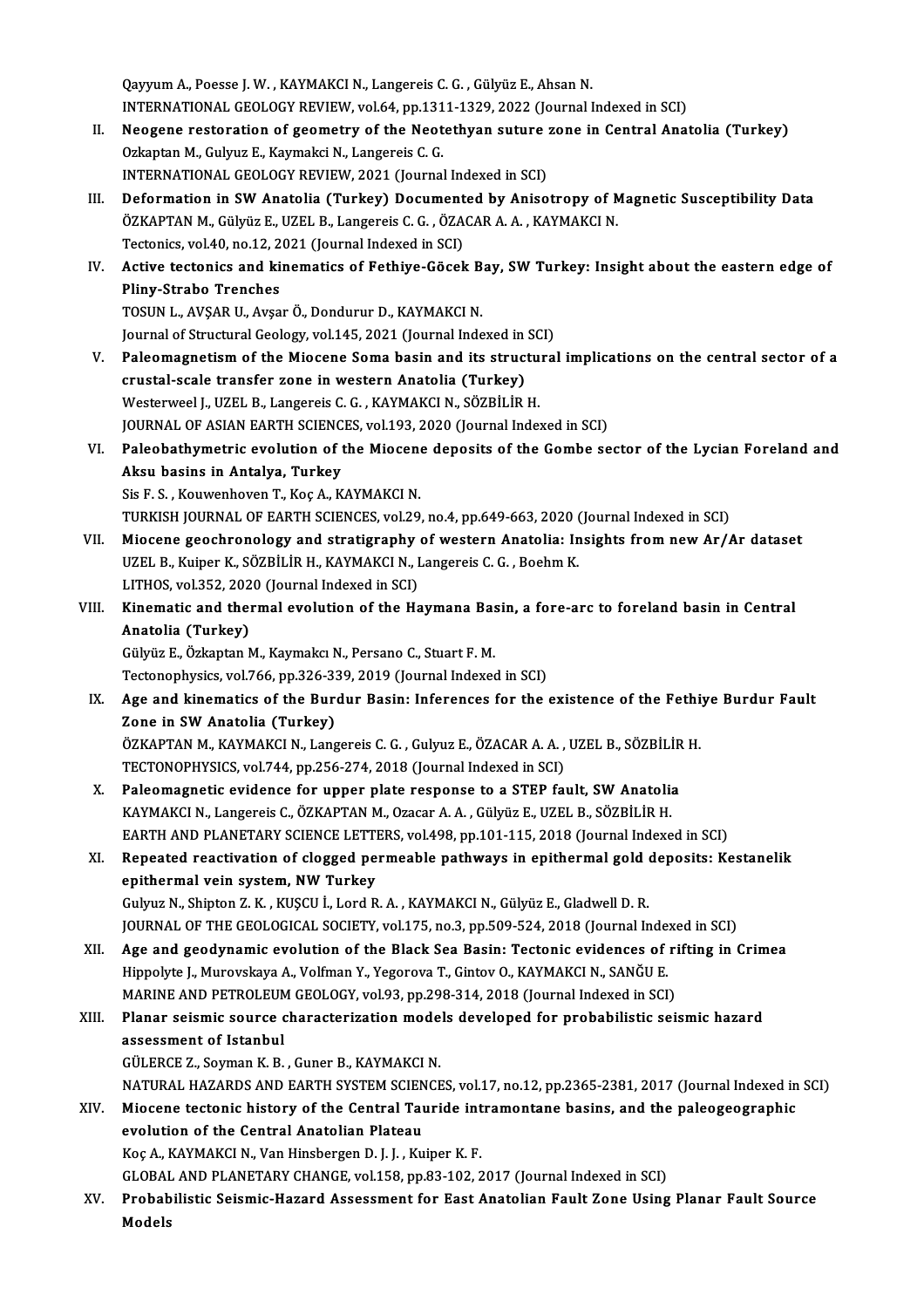GÜLERCE Z., SHAH S. T. , MENEKŞE A., Ozacar A. A. , Kaymakci N., ÇETİN K. Ö.<br>PULLETIN OF THE SEISMOLOGICAL SOGIETY OF AMERICA .val.147, ng 5, nn GÜLERCE Z., SHAH S. T. , MENEKŞE A., Ozacar A. A. , Kaymakci N., ÇETİN K. Ö.<br>BULLETIN OF THE SEISMOLOGICAL SOCIETY OF AMERICA, vol.107, no.5, pp.2353-2366, 2017 (Journal Indexed in GÜLI<br>BULI<br>SCI)<br>Pala BULLETIN OF THE SEISMOLOGICAL SOCIETY OF AMERICA, vol.107, no.5, pp.2353-2366, 2017 (Journal Indexed<br>SCI)<br>XVI. Palaeomagnetic and geochronological evidence for a major middle Miocene unconformity in Soke<br>Pasin (western Ana

SCI)<br>XVI. Palaeomagnetic and geochronological evidence for a major middle Miocene unconformity in Soke<br>Basin (western Anatolia) and its tectonic implications for the Aegean region Palaeomagnetic and geochronological evidence for a major middle Miocene unconformity in Soke<br>Basin (western Anatolia) and its tectonic implications for the Aegean region<br>UZEL B., SÜMER Ö., ÖZKAPTAN M., ÖZKAYMAK Ç., Kuiper Basin (western Anatolia) and its tectonic implications for the Aegean region<br>UZEL B., SÜMER Ö., ÖZKAPTAN M., ÖZKAYMAK Ç., Kuiper K., SÖZBİLİR H., KAYMAKCI N., İNCİ U., La:<br>JOURNAL OF THE GEOLOGICAL SOCIETY, vol.174, no.4, UZEL B., SÜMER Ö., ÖZKAPTAN M., ÖZKAYMAK Ç., Kuiper K., SÖZBİLİR H., KAYMAKCI N., İNCİ U., La<br>JOURNAL OF THE GEOLOGICAL SOCIETY, vol.174, no.4, pp.721-740, 2017 (Journal Indexed in SCI)<br>XVII. MAGNETOSTRATIGRAPHY AND PALEOE

JOURNAL OF THE GEOLOGICAL SOCIETY, vol.174, no.4, pp.721-740, 2017 (Journal Indexed in SCI)<br>MAGNETOSTRATIGRAPHY AND PALEOECOLOGY OF THE HOMINID-BEARING LOCALITY,<br>CORAKYERLER, TUGLU FORMATION (CANKIRI BASIN, CENTRAL ANATOLI MAGNETOSTRATIGRAPHY AND PALEOECOLOGY OF THE HOMINID-BEARING LOCALITY,<br>CORAKYERLER, TUGLU FORMATION (CANKIRI BASIN, CENTRAL ANATOLIA)<br>Kaya F., KAYMAKCI N., Bibi F., Eronen J., PEHLEVAN C., ERKMAN A. C. , Langereis C. G. , F CORAKYERLER, TUGLU FORMATION (CANKIRI BASIN, CENTRAL ANATOLIA)<br>Kaya F., KAYMAKCI N., Bibi F., Eronen J., PEHLEVAN C., ERKMAN A. C. , Langereis C. G. , F<br>JOURNAL OF VERTEBRATE PALEONTOLOGY, vol.36, no.2, 2016 (Journal Index JOURNAL OF VERTEBRATE PALEONTOLOGY, vol.36, no.2, 2016 (Journal Indexed in SCI)

- XVIII. Age and paleoenvironmental reconstruction of partially remagnetized lacustrine sedimentary rocks<br>(Oligocene Aktoprak basin, central Anatolia, Turkey) Meijers M. M., Strauss B. E., ÖZKAPTAN M., Feinberg J., Mulch A., Whitney D., KAYMAKCI N. (Oligocene Aktoprak basin, central Anatolia, Turkey)<br>Meijers M. M. , Strauss B. E. , ÖZKAPTAN M., Feinberg J., Mulch A., Whitney D., KAYMAKCI N.<br>GEOCHEMISTRY GEOPHYSICS GEOSYSTEMS, vol.17, no.3, pp.914-939, 2016 (Journal I
	- XIX. Late Neogene oroclinal bending in the central Taurides: A record of terminal eastward subduction in **GEOCHEMISTRY GEO**<br>Late Neogene oro<br>southern Turkey?<br><sup>Voc A</sup> var Hinsberg southern Turkey?<br>Koç A., van Hinsbergen D. J. J. , KAYMAKCI N., Langereis C. G.<br>EARTH AND PLANETARY SCIENCE LETTERS, vol.434, pp.75-90, 2016 (Journal Indexed in SCI)<br>Snees, sestional anatomy and geodynamic evolution of the

Koç A., van Hinsbergen D. J. J. , KAYMAKCI N., Langereis C. G.

Koç A., van Hinsbergen D. J. J. , KAYMAKCI N., Langereis C. G.<br>EARTH AND PLANETARY SCIENCE LETTERS, vol.434, pp.75-90, 2016 (Journal Indexed in SCI)<br>XX. Cross-sectional anatomy and geodynamic evolution of the Central P EARTH A<br>Cross-se<br>Turkey)<br>Hinnelyte Cross-sectional anatomy and geodynamic evolution<br>Turkey)<br>Hippolyte J., Espurt N., KAYMAKCI N., SANĞU E., Mueller C.<br>INTERNATIONAL JOURNAL OF FARTH SCIENCES xol 105 Turkey)<br>Hippolyte J., Espurt N., KAYMAKCI N., SANĞU E., Mueller C.<br>INTERNATIONAL JOURNAL OF EARTH SCIENCES, vol.105, no.1, pp.81-106, 2016 (Journal Indexed in SCI)<br>A Miesene enset of the modern extensional resime in the Is

Hippolyte J., Espurt N., KAYMAKCI N., SANĞU E., Mueller C.<br>INTERNATIONAL JOURNAL OF EARTH SCIENCES, vol.105, no.1, pp.81-106, 2016 (Journal Indexed in SCI)<br>XXI. A Miocene onset of the modern extensional regime in the I INTERNATIONAL JOURNAL OF EARTH SCIENCE<br>A Miocene onset of the modern extension<br>double dagger Basin (southwest Turkey)<br>Kos A KAYMAKCLN, van Hinsbergen D, LJ, V. A Miocene onset of the modern extensional regime in<br>double dagger Basin (southwest Turkey)<br>Koc A., KAYMAKCI N., van Hinsbergen D. J. J. , Vissers R. L. M.<br>INTERNATIONAL JOURNAL OF FARTH SCIENCES vol.105, no double dagger Basin (southwest Turkey)<br>Koc A., KAYMAKCI N., van Hinsbergen D. J. J. , Vissers R. L. M.<br>INTERNATIONAL JOURNAL OF EARTH SCIENCES, vol.105, no.1, pp.369-398, 2016 (Journal Indexed in SCI)

Koc A., KAYMAKCI N., van Hinsbergen D. J. J. , Vissers R. L. M.<br>INTERNATIONAL JOURNAL OF EARTH SCIENCES, vol.105, no.1, pp.369-398, 2016 (Journal Indexed in SCI)<br>XXII. Reply to the Comment by Come Lefebvre on the paper: 'L INTERNATIONAL JOURNAL OF EARTH SCIENCES, vol.105, no.1, pp.369-398, 2016 (Journal Indexed in SCI<br>Reply to the Comment by Come Lefebvre on the paper: 'Late Cretaceous extension and Palae<br>rotation-related contraction in Cent Reply to the Commen<br>rotation-related cont<br>Advokaat et al. 2014 rotation-related contraction in Central Anatolia recorded in the Ayhan-Buyuk<br>Advokaat et al. 2014<br>Advokaat E. L. , van Hinsbergen D. J. J. , KAYMAKCI N., Vissers R. L. M. , Hendriks B. W. H.<br>INTERNATIONAL CEOLOCY REVIEW, v Advokaat et al. 2014<br>Advokaat E. L. , van Hinsbergen D. J. J. , KAYMAKCI N., Vissers R. L. M. , Hendriks B. W. H.<br>INTERNATIONAL GEOLOGY REVIEW, vol.57, no.13, pp.1712-1714, 2015 (Journal Indexed in SCI)<br>Now kinomatia and g

Advokaat E. L. , van Hinsbergen D. J. J. , KAYMAKCI N., Vissers R. L. M. , Hendriks B. W. H.<br>INTERNATIONAL GEOLOGY REVIEW, vol.57, no.13, pp.1712-1714, 2015 (Journal Indexed in SCI)<br>XXIII. New kinematic and geochronologic INTERNATIONAL GE<br>New kinematic and<br>fault zone (CAFZ)<br>Hissing M. Schoonho New kinematic and geochronologic evidence for the Quaternary evolut:<br>fault zone (CAFZ)<br>Higgins M., Schoenbohm L. M. , Brocard G., KAYMAKCI N., Gosse J. C. , Cosca M. A.<br>TECTONICS vol 34, no 10, np 3119, 3141, 3015 (Journal

fault zone (CAFZ)<br>Higgins M., Schoenbohm L. M. , Brocard G., KAYMAKCI N., Gosse J. C. , Cosca M. A.<br>TECTONICS, vol.34, no.10, pp.2118-2141, 2015 (Journal Indexed in SCI)

XXIV. Reply to Karaoglu and Erkul's comment on: "Paleomagnetic evidence for an inverse rotation history of Western Anatolia during the exhumation of Menderes core complex" Reply to Karaoglu and Erkul's comment on: "Paleomagnetic evidence fo<br>of Western Anatolia during the exhumation of Menderes core complex<br>UZEL B., Langereis C. G. , KAYMAKCI N., SÖZBİLİR H., ÖZKAYMAK Ç., Ozkaptan M.<br>FARTH AN of Western Anatolia during the exhumation of Menderes core complex"<br>UZEL B., Langereis C. G. , KAYMAKCI N., SÖZBİLİR H., ÖZKAYMAK Ç., Ozkaptan M.<br>EARTH AND PLANETARY SCIENCE LETTERS, vol.427, pp.312, 2015 (Journal Indexed UZEL B., Langereis C. G. , KAYMAKCI N., SÖZBİLİR H., ÖZKAYMAK Ç., Ozkaptan M.<br>EARTH AND PLANETARY SCIENCE LETTERS, vol.427, pp.312, 2015 (Journal Indexed in SCI)<br>XXV. Dynamics of intraoceanic subduction initiation: 2. Supr

EARTH AND PLANETARY SCIENCE LETTERS, vol.427, pp.312, 2015 (Journal<br>Dynamics of intraoceanic subduction initiation: 2. Suprasubduction<br>metamorphic sole exhumation in context of absolute plate motions<br>wan Hinsbergen D. J., Dynamics of intraoceanic subduction initiation: 2. Suprasubduction zone ophiolite formation and<br>metamorphic sole exhumation in context of absolute plate motions<br>van Hinsbergen D. J. J. , Peters K., Maffione M., Spakman W., metamorphic sole exhumation in context of absolute plate motions<br>van Hinsbergen D. J. J. , Peters K., Maffione M., Spakman W., Guilmette C., Thie<br>F. M. , ALDANMAZ E., et al. van Hinsbergen D. J. J. , Peters K., Maffione M., Spakman W., Guilmette C., Thieulot C., Plumper O., Gurer D., Brouwer F. M. , ALDANMAZ E., et al.<br>GEOCHEMISTRY GEOPHYSICS GEOSYSTEMS, vol.16, no.6, pp.1771-1785, 2015 (Journal Indexed in SCI)<br>XXVI. Paleomagnetic evidence for an inverse rotation history of Western Anatolia during the exhumati

# GEOCHEMISTRY GEOPHYSICS GEOSYSTEMS, vol.16, no.6, pp.1771-1785, 2015 (Journal Indexed in SCI)<br>Paleomagnetic evidence for an inverse rotation history of Western Anatolia during the exl<br>of Menderes core complex<br>UZEL B., Lang Paleomagnetic evidence for an inverse rotation history of Western Ana<br>of Menderes core complex<br>UZEL B., Langereis C. G. , KAYMAKCI N., SÖZBİLİR H., ÖZKAYMAK Ç., Ozkaptan M.<br>FARTH AND BLANETARY SCIENCE LETTERS, vol.414, pp.

EARTH AND PLANETARY SCIENCE LETTERS, vol.414, pp.108-125, 2015 (Journal Indexed in SCI)

UZEL B., Langereis C. G. , KAYMAKCI N., SÖZBİLİR H., ÖZKAYMAK Ç., Ozkaptan M.<br>EARTH AND PLANETARY SCIENCE LETTERS, vol.414, pp.108-125, 2015 (Journal Indexed in SCI)<br>XXVII. Late Cretaceous extension and Palaeogene rota EARTH AND PLANETARY SCIENCI<br>Late Cretaceous extension and<br>in the Ayhan-Buyukkisla basin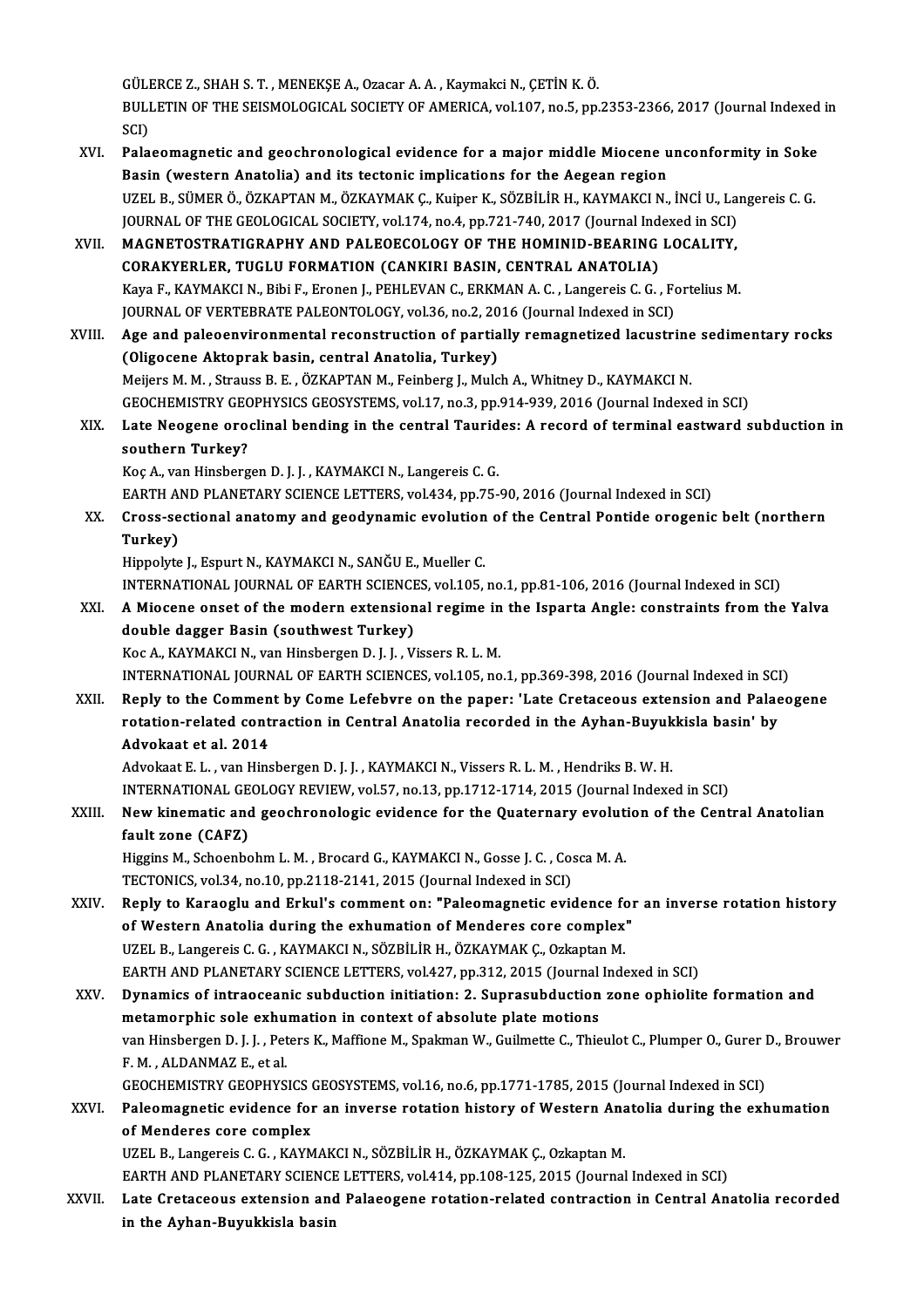Advokaat E. L., van Hinsbergen D. J. J., KAYMAKCI N., Vissers R. L. M., Hendriks B. W. H. Advokaat E. L. , van Hinsbergen D. J. J. , KAYMAKCI N., Vissers R. L. M. , Hendriks B. W. H.<br>INTERNATIONAL GEOLOGY REVIEW, vol.56, no.15, pp.1813-1836, 2014 (Journal Indexed in SCI)<br>I ithoephonis structural control on inve Advokaat E. L. , van Hinsbergen D. J. J. , KAYMAKCI N., Vissers R. L. M. , Hendriks B. W. H.<br>INTERNATIONAL GEOLOGY REVIEW, vol.56, no.15, pp.1813-1836, 2014 (Journal Indexed in SCI)<br>XXVIII. Lithospheric structural control INTERNATIONAL G<br>Lithospheric stru<br>Pontides, Turkey<br>Fenurt N. Hinnelyte Lithospheric structural control on inversion of the southern margin of the Black Sea Basin, Central<br>Pontides, Turkey<br>Espurt N., Hippolyte J., KAYMAKCI N., SANĞU E. LITHOSPHERE, vol.6, no.1, pp.26-34, 2014 (Journal Indexed in SCI) Espurt N., Hippolyte J., KAYMAKCI N., SANĞU E.<br>LITHOSPHERE, vol.6, no.1, pp.26-34, 2014 (Journal Indexed in SCI)<br>XXIX. Late Eocene evolution of the Cicekdagi Basin (central Turkey): Syn-sedimentary compression during<br>micro LITHOSPHERE, vol.6, no.1, pp.26-34, 2014 (Journal Indexed in<br>Late Eocene evolution of the Cicekdagi Basin (central<br>microcontinent-continent collision in central Anatolia<br>Cultug E. KAYMAKCLN, Mejiere M.J.M., von Hinchersen Late Eocene evolution of the Cicekdagi Basin (central Turkey): Syn-sedimentary compression durin<br>microcontinent-continent collision in central Anatolia<br>Gulyuz E., KAYMAKCI N., Meijers M. J. M. , van Hinsbergen D. J. J. , L mi<mark>crocontinent-</mark><br>Gulyuz E., KAYMA<br>Peynircioglu A. A.<br>TECTONOPHYSICS Gulyuz E., KAYMAKCI N., Meijers M. J. M. , van Hinsbergen D. J. J. , Lefebv<br>Peynircioglu A. A.<br>TECTONOPHYSICS, vol.602, pp.286-299, 2013 (Journal Indexed in SCI)<br>Strugtural ovidence for strike slip deformation in the Ismir Peynircioglu A. A.<br>TECTONOPHYSICS, vol.602, pp.286-299, 2013 (Journal Indexed in SCI)<br>XXX. Structural evidence for strike-slip deformation in the Izmir-Balikesir transfer zone and TECTONOPHYSICS, vol.602, pp.286-299, 2013 (Journal Indexed in SCI)<br>Structural evidence for strike-slip deformation in the Izmir-Balikesir tra<br>consequences for late Cenozoic evolution of western Anatolia (Turkey)<br>UZEL P. SÖ UZEL B., SÖZBİLİR H., Ozkaymak C., KAYMAKCI N., Langereis C. G. consequences for late Cenozoic evolution of western Anatolia (Turke<br>UZEL B., SÖZBİLİR H., Ozkaymak C., KAYMAKCI N., Langereis C. G.<br>JOURNAL OF GEODYNAMICS, vol.65, pp.94-116, 2013 (Journal Indexed in SCI)<br>Kinamatias of Sur UZEL B., SÖZBİLİR H., Ozkaymak C., KAYMAKCI N., Langereis C. G.<br>JOURNAL OF GEODYNAMICS, vol.65, pp.94-116, 2013 (Journal Indexed in SCI)<br>XXXI. Kinematics of Surgu Fault Zone (Malatya, Turkey): A remote sensing study<br>Kes A. JOURNAL OF GEODYNAMICS, vol.65, pp.94-116, 2013 (Journal Indexed in SCI)<br>Kinematics of Surgu Fault Zone (Malatya, Turkey): A remote sensing s<br>Koc A., KAYMAKCI N.<br>JOURNAL OF GEODYNAMICS, vol.65, pp.292-307, 2013 (Journal In Kinematics of Surgu Fault Zone (Malatya, Turkey): A remote sensing s<br>Koc A., KAYMAKCI N.<br>JOURNAL OF GEODYNAMICS, vol.65, pp.292-307, 2013 (Journal Indexed in SCI)<br>Reconstructing the geometry of control Anatolia during the Koc A., KAYMAKCI N.<br>JOURNAL OF GEODYNAMICS, vol.65, pp.292-307, 2013 (Journal Indexed in SCI)<br>XXXII. Reconstructing the geometry of central Anatolia during the late Cretaceous: Large-scale Cenozoic JOURNAL OF GEODYNAMICS, vol.65, pp.292-307, 2013 (Journal Indexed<br>Reconstructing the geometry of central Anatolia during the late<br>rotations and deformation between the Pontides and Taurides<br>Lefebure G. Mejjere M.L.M., KAYM Reconstructing the geometry of central Anatolia during the late Cretaceous: Large-sca<br>rotations and deformation between the Pontides and Taurides<br>Lefebvre C., Meijers M. J. M. , KAYMAKCI N., Peynircioglu A., Langereis C. G rotations and deformation between the Pontides and Taurides<br>Lefebvre C., Meijers M. J. M. , KAYMAKCI N., Peynircioglu A., Langereis C. G. , van Hinsbergen D. J. J.<br>EARTH AND PLANETARY SCIENCE LETTERS, vol.366, pp.83-98, 20 Lefebvre C., Meijers M. J. M. , KAYMAKCI N., Peynircioglu A., Langereis C. G. , van Hinsbergen D. J. J.<br>EARTH AND PLANETARY SCIENCE LETTERS, vol.366, pp.83-98, 2013 (Journal Indexed in SCI)<br>XXXIII. Systematics and dental m EARTH AND PLANETARY SCIENCE LETTERS, vol.366, pp.83-98, 2013 (<br>Systematics and dental microwear of the late Miocene Gliridae<br>Anatolia: implications for paleoecology and paleobiodiversity<br>Yava E. KAYMAKCLN Systematics and der<br>Anatolia: implicatio:<br>Kaya F., KAYMAKCI N.<br>PALAEONTOLOCIA EL Anatolia: implications for paleoecology and paleobiodiversity<br>Kaya F., KAYMAKCI N.<br>PALAEONTOLOGIA ELECTRONICA, vol.16, no.3, 2013 (Journal Indexed in SCI) Kaya F., KAYMAKCI N.<br>PALAEONTOLOGIA ELECTRONICA, vol.16, no.3, 2013 (Journal Indexed in SCI)<br>XXXIV. Evidence for similar to 80-75 Ma subduction jump during Anatolide-Tauride-Armenian block PALAEONTOLOGIA ELECTRONICA, vol.16, no.3, 2013 (Journal Indexed in SCI)<br>Evidence for similar to 80-75 Ma subduction jump during Anatolide-Tauride-Armenian bl<br>accretion and similar to 48 Ma Arabia-Eurasia collision in Lesse Evidence for similar to 80-75 Ma subduction jump during Anato<br>accretion and similar to 48 Ma Arabia-Eurasia collision in Lesse<br>Rolland Y., PERİNÇEK D., KAYMAKCI N., Sosson M., Barrier E., Avagyan A.<br>JOUPMAL OE CEODYMAMICS accretion and similar to 48 Ma Arabia-Eurasia collision in Les<br>Rolland Y., PERİNÇEK D., KAYMAKCI N., Sosson M., Barrier E., Avagyan<br>JOURNAL OF GEODYNAMICS, pp.76-85, 2012 (Journal Indexed in SCI)<br>Testana Sadimantany avalut JOURNAL OF GEODYNAMICS, pp.76-85, 2012 (Journal Indexed in SCI)<br>XXXV. Tectono-Sedimentary evolution and geochronology of the Middle Miocene Altinapa Basin, and JOURNAL OF GEODYNAMICS, pp.76-85, 2012 (Journal Indexed in SCI)<br>Tectono-Sedimentary evolution and geochronology of the Middle Miocene Altinapa<br>implications for the Late Cenozoic uplift history of the Taurides, southern Tur Tectono-Sedimentary evolution and geochronology of the Middle<br>implications for the Late Cenozoic uplift history of the Taurides, :<br>KOÇ A., KAYMAKCI N., van Hinsbergen D. J. J. , Kuiper K. F. , Vissers R. L. M.<br>TECTONOPHYSI implications for the Late Cenozoic uplift history of the Tauride<br>KOÇ A., KAYMAKCI N., van Hinsbergen D. J. J. , Kuiper K. F. , Vissers R. L.<br>TECTONOPHYSICS, vol.532, pp.134-155, 2012 (Journal Indexed in SCI)<br>Bonly to Cons KOÇ A., KAYMAKCI N., van Hinsbergen D. J. J. , Kuiper K. F. , Vissers R. L. M.<br>TECTONOPHYSICS, vol.532, pp.134-155, 2012 (Journal Indexed in SCI)<br>XXXVI. Reply to Genc and Yurur's comments on: "Late Cretaceous extensional d TECTONOPHYSICS, vol.532, pp.134-155, 2012 (Journal Indexed in SCI)<br>Reply to Genc and Yurur's comments on: "Late Cretaceous extensional der<br>detachment fault zone in the Kirsehir massif near Kaman, Central Turkey"<br>Lefebure G Reply to Genc and Yurur's comments on: "Late Cretaceous extensional<br>detachment fault zone in the Kirsehir massif near Kaman, Central Turk<br>Lefebvre C., Barnhoorn A., van Hinsbergen D. J. J. , KAYMAKCI N., Vissers R. L. M.<br>J detachment fault zone in the Kirsehir massif near Kaman, Central Turkey"<br>Lefebvre C., Barnhoorn A., van Hinsbergen D. J. J. , KAYMAKCI N., Vissers R. L. M.<br>JOURNAL OF STRUCTURAL GEOLOGY, vol.36, pp.90-93, 2012 (Journal Ind Lefebvre C., Barnhoorn A., van Hinsbergen D. J. J. , KAYMAKCI N., Vissers R. L. M.<br>JOURNAL OF STRUCTURAL GEOLOGY, vol.36, pp.90-93, 2012 (Journal Indexed in SCI)<br>XXXVII. Detection and object-based classification of offshor **JOURNAL OF STRUCTURAL GEOLOGY<br>Detection and object-based class<br>AKAR S., Suezen M. L. , KAYMAKCI N.**<br>ENWRONMENTAL MONITOBING ANI Detection and object-based classification of offshore oil slicks using ENVISAT-ASAR images<br>AKAR S., Suezen M. L. , KAYMAKCI N.<br>ENVIRONMENTAL MONITORING AND ASSESSMENT, vol.183, pp.409-423, 2011 (Journal Indexed in SCI)<br>Lat AKAR S., Suezen M. L. , KAYMAKCI N.<br>ENVIRONMENTAL MONITORING AND ASSESSMENT, vol.183, pp.409-423, 2011 (Journal Indexed in SCI)<br>XXXVIII. Late Cretaceous extensional denudation along a marble detachment fault zone in th ENVIRONMENTAL MONITORING<br>Late Cretaceous extensional<br>near Kaman, central Turkey<br>Lefebure C. Bernboern A. van L Late Cretaceous extensional denudation along a marble detachment fa<mark>i</mark><br>near Kaman, central Turkey<br>Lefebvre C., Barnhoorn A., van Hinsbergen D. J. J. , KAYMAKCI N., Vissers R. L. M.<br>JOUPMAL OF STRUCTURAL CEOLOCY vol 22 no 9 near Kaman, central Turkey<br>Lefebvre C., Barnhoorn A., van Hinsbergen D. J. J. , KAYMAKCI N., Vissers R. L. M.<br>JOURNAL OF STRUCTURAL GEOLOGY, vol.33, no.8, pp.1220-1236, 2011 (Journal Indexed in SCI) XXXIX. U Pb and 40Ar 39Ar Geochronology and Isotopic Constraints on the Genesis of Copper Gold Bearing Iron Oxide Deposits in the Hasancelebi District Eastern Turkey U Pb and 40Ar 39Ar Geochronology and Isotopic Constraints on the Genesis<br>Iron Oxide Deposits in the Hasancelebi District Eastern Turkey<br>Kuşcu İ., Yılmazer E., Güleç N. T. , Bayır S., Demirela G., Kuşcu G., Kuru G. S. , Kay Iron Oxide Deposits in the Hasancelebi District Eastern Turkey<br>Kuşcu İ., Yılmazer E., Güleç N. T. , Bayır S., Demirela G., Kuşcu G., Kuru G. :<br>Economic Geology, vol.106, pp.261-288, 2011 (Journal Indexed in SSCI)<br>Pervesiye Kuşcu İ., Yılmazer E., Güleç N. T. , Bayır S., Demirela G., Kuşcu G., Kuru G. S. , Kaymakcı N.<br>Economic Geology, vol.106, pp.261-288, 2011 (Journal Indexed in SSCI)<br>XL. Pervasive Palaeogene remagnetization of the central T Economic Geology, vol.106, pp.261-288, 2011 (Journal Indexed in !<br>Pervasive Palaeogene remagnetization of the central Tauri<br>Turkey) and implications for rotations in the Isparta Angle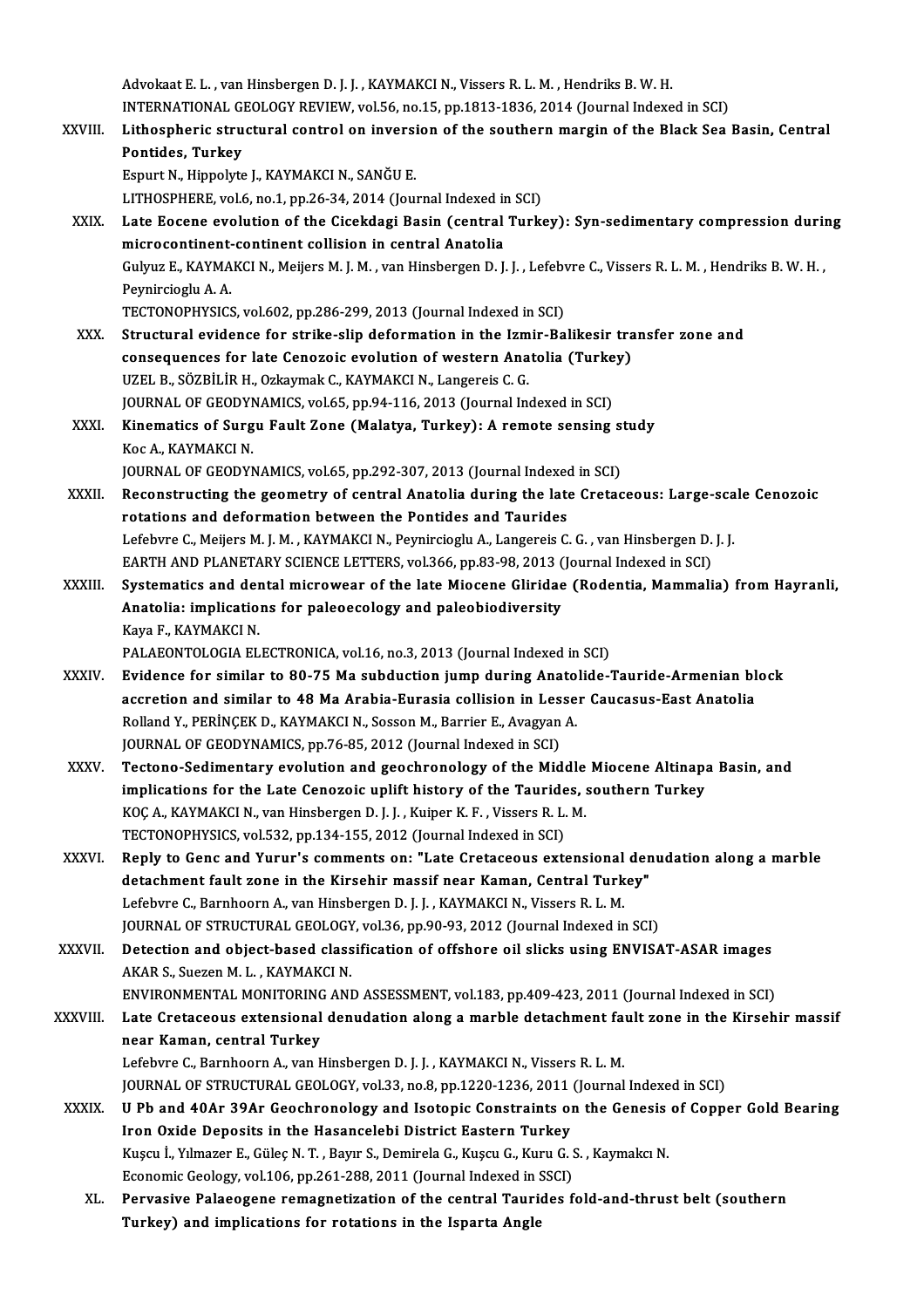Meijers M. J. M. , van Hinsbergen D. J. J. , Dekkers M. J. , Altıner D., KAYMAKCI N., Langereis C. G. Meijers M. J. M. , van Hinsbergen D. J. J. , Dekkers M. J. , Altıner D., KAYMAKCI N., Langereis C. G.<br>GEOPHYSICAL JOURNAL INTERNATIONAL, vol.184, no.3, pp.1090-1112, 2011 (Journal Indexed in SCI)<br>H. Ph. and. An. 40, An. 39 Meijers M. J. M. , van Hinsbergen D. J. J. , Dekkers M. J. , Altmer D., KAYMAKCI N., Langereis C. G.<br>GEOPHYSICAL JOURNAL INTERNATIONAL, vol.184, no.3, pp.1090-1112, 2011 (Journal Indexed in SCI)<br>XLI. U-Pb and Ar-40-Ar-39 G

GEOPHYSICAL JOURNAL INTERNATIONAL, vol.184, no.3, pp.1090-1112, 2011 (Jou<br>U-Pb and Ar-40-Ar-39 Geochronology and Isotopic Constraints on the Governing Iron Oxide Deposits in the Hasancelebi District, Eastern Turkey<br>PUSCU L U-Pb and Ar-40-Ar-39 Geochronology and Isotopic Constraints on the Genesis of Copper-Gold-<br>Bearing Iron Oxide Deposits in the Hasancelebi District, Eastern Turkey<br>KUŞCU İ., Yilmazer E., Gulec N., Bayir S., Demirela G., Kus Bearing Iron Oxide Deposits in the Hasancelebi District, Eastern Turkey KUŞCU İ., Yilmazer E., Gulec N., Bayir S., Demirela G., Kuscu G. G. , Kuru G. S. , KAYMAKCI N.<br>ECONOMIC GEOLOGY, vol.106, no.2, pp.261-288, 2011 (Journal Indexed in SCI)<br>XLII. Jurassic arc volcanism on Crimea (Ukraine): Im ECONOMIC GEOLOGY, vol.106, no.2, pp.261<br>Jurassic arc volcanism on Crimea (Uki<br>configuration of the Black Sea region<br>Mojiers M.J. M., Vrouwe B., van Hinsberge Jurassic arc volcanism on Crimea (Ukraine): Implications for the paleo-subduction zone<br>configuration of the Black Sea region<br>Meijers M. J. M. , Vrouwe B., van Hinsbergen D. J. J. , Kuiper K. F. , Wijbrans J., Davies G. R. configuration of the Black Sea re<br>Meijers M. J. M. , Vrouwe B., van Hins<br>KAYMAKCI N., Matenco L., Saintot A.<br>LITHOS vol 119 np 412 426 2010 ( Meijers M. J. M. , Vrouwe B., van Hinsbergen D. J. J. , Kuiper K<br>KAYMAKCI N., Matenco L., Saintot A.<br>LITHOS, vol.119, pp.412-426, 2010 (Journal Indexed in SCI)<br>Beconsiling the geological history of western Turkey. KAYMAKCI N., Matenco L., Saintot A.<br>LITHOS, vol.119, pp.412-426, 2010 (Journal Indexed in SCI)<br>XLIII. Reconciling the geological history of western Turkey with plate circuits and mantle tomography van Hinsbergen D. J. J., KAYMAKCI N., Spakman W., Torsvik T. H. Reconciling the geological history of western Turkey with plate circuits and mantle to<br>van Hinsbergen D. J. J. , KAYMAKCI N., Spakman W., Torsvik T. H.<br>EARTH AND PLANETARY SCIENCE LETTERS, vol.297, pp.674-686, 2010 (Journa van Hinsbergen D. J. J., KAYMAKCI N., Spakman W., Torsvik T. H.<br>EARTH AND PLANETARY SCIENCE LETTERS, vol.297, pp.674-686, 2010 (Journal Indexed in<br>XLIV. Late Cretaceous to Paleocene oroclinal bending in the central Pontide EARTH AND PLANETARY SCIENCE LETTERS, vol.297, pp.674-686, 2010 (Journal Indexed in SCI)<br>Late Cretaceous to Paleocene oroclinal bending in the central Pontides (Turkey)<br>Meijers M. J. M. , KAYMAKCI N., van Hinsbergen D. J. J Late Cretaceous to Paleocene oroclinal bend<br>Meijers M. J. M. , KAYMAKCI N., van Hinsbergen D.<br>TECTONICS, vol.29, 2010 (Journal Indexed in SCI)<br>Junessie Cretasseus Jew paleolatitudes from Meijers M. J. M. , KAYMAKCI N., van Hinsbergen D. J. J. , Langereis C. G. , Stephenson R. A. , Hippolyte J.<br>TECTONICS, vol.29, 2010 (Journal Indexed in SCI)<br>XLV. Jurassic-Cretaceous low paleolatitudes from the circum-B TECTONICS, vol.29, 2010 (Journal Indexed in SCI) Jurassic-Cretaceous low paleolatitudes from the circum-Black Sea region (Crimea and Po<br>to True Polar Wander<br>Meijers M. J. M. , Langereis C. G. , van Hinsbergen D. J. J. , KAYMAKCI N., Stephenson R. A. , ALTINER D.<br>FARTH AN to True Polar Wander<br>Meijers M. J. M. , Langereis C. G. , van Hinsbergen D. J. J. , KAYMAKCI N., Stephenson R. A. , ALTINE<br>EARTH AND PLANETARY SCIENCE LETTERS, vol.296, pp.210-226, 2010 (Journal Indexed in SCI)<br>Surface and EARTH AND PLANETARY SCIENCE LETTERS, vol.296, pp.210-226, 2010 (Journal Indexed in SCI)<br>XLVI. Surface and Subsurface Characteristics of the Cankiri Basin (Central Anatolia, Turkey): Integration EARTH AND PLANETARY SCIENCE LETTERS, vol.296, pp.210-2<br>Surface and Subsurface Characteristics of the Cankiri I<br>of Remote Sensing, Seismic Interpretation and Gravity<br>KAXMAKCLN, Özmutlu S. Van Diik R.M., Özselik V. Surface and Subsurface Characteristics of the<br>of Remote Sensing, Seismic Interpretation an<br>KAYMAKCI N., Özmutlu Ş., Van Dijk P. M. , Özçelik Y.<br>TURKISH JOURNAL OF FARTH SCIENCES vel 19. no of Remote Sensing, Seismic Interpretation and Gravity<br>KAYMAKCI N., Özmutlu Ş., Van Dijk P. M. , Özçelik Y.<br>TURKISH JOURNAL OF EARTH SCIENCES, vol.19, no.1, pp.79-100, 2010 (Journal Indexed in SCI)<br>Lata Miacone transsurrent KAYMAKCI N., Özmutlu Ş., Van Dijk P. M. , Özçelik Y.<br>TURKISH JOURNAL OF EARTH SCIENCES, vol.19, no.1, pp.79-100, 2010 (Journal Indexed in SCI)<br>XLVII. Late Miocene transcurrent tectonics in NW Turkey: evidence from palaeoma TURKISH JOURNAL OF EARTH SCIENCES, vol.1<br>Late Miocene transcurrent tectonics in N<br>(39)Ar dating of alkaline volcanic rocks<br>Kaymakai N. Aldanmag E. Langarais C. Spall 1 Late Miocene transcurrent tectonics in NW Turkey: evidence from<br>(39)Ar dating of alkaline volcanic rocks<br>Kaymakci N., Aldanmaz E., Langereis C., Spell T. L. , Gurer O. F. , Zanetti K. A.<br>CEOLOCICAL MACAZINE vol.144, no.2, (39)Ar dating of alkaline volcanic rocks<br>Kaymakci N., Aldanmaz E., Langereis C., Spell T. L. , Gurer O. F. , Zanetti K. A.<br>GEOLOGICAL MAGAZINE, vol.144, no.2, pp.379-392, 2007 (Journal Indexed in SCI)<br>Kinematis develenment Kaymakci N., Aldanmaz E., Langereis C., Spell T. L. , Gurer O. F. , Zanetti K. A.<br>GEOLOGICAL MAGAZINE, vol.144, no.2, pp.379-392, 2007 (Journal Indexed in SCI)<br>XLVIII. Kinematic development and paleostress analysis of the GEOLOGICAL MAGAZINE, vol.144, no.2, pp.379-392, 2007 (Journal Indexed in SCI<br>Kinematic development and paleostress analysis of the Denizli Basin (W<br>of spatial variation of relative paleostress magnitudes and orientations<br>K Kinematic de<br>of spatial va<br>KAYMAKCI N.<br>JOUPMAL OF of spatial variation of relative paleostress magnitudes and orientations<br>KAYMAKCI N.<br>JOURNAL OF ASIAN EARTH SCIENCES, vol.27, no.2, pp.207-222, 2006 (Journal Indexed in SCI)<br>Coochemical constraints on the Conogois, OJB tun KAYMAKCI N.<br>JOURNAL OF ASIAN EARTH SCIENCES, vol.27, no.2, pp.207-222, 2006 (Journal Indexed in SCI)<br>XLIX. Geochemical constraints on the Cenozoic, OIB-type alkaline volcanic rocks of NW Turkey:<br>Implications for montle cou JOURNAL OF ASIAN EARTH SCIENCES, vol.27, no.2, pp.207-222<br>Geochemical constraints on the Cenozoic, OIB-type alka<br>Implications for mantle sources and melting processes Geochemical constraints on the Cenozoic, OIB-type alkaline volonglications for mantle sources and melting processes<br>ALDANMAZ E., KÖPRÜBAŞIN., GÜRER Ö. F. , KAYMAKCIN., Gourgaud A.<br>LITHOS vol 96, pp 50, 76, 2006 (Journal In Implications for mantle sources and melting processes<br>ALDANMAZ E., KÖPRÜBAŞI N., GÜRER Ö. F. , KAYMAKCI N., Gourgaud A.<br>LITHOS, vol.86, pp.50-76, 2006 (Journal Indexed in SCI) ALDANMAZ E., KÖPRÜBAŞI N., GÜRER Ö. F. , KAYMAKCI N., Gourgaud A.<br>LITHOS, vol.86, pp.50-76, 2006 (Journal Indexed in SCI)<br>L. 3D-architecture and Neogene evolution of the Malatya Basin: Inferences for the kinematics of the<br> LITHOS, vol.86, pp.50-76, 2006 (Jou<br>3D-architecture and Neogene e<br>Malatya and Ovacik fault zones<br>Kaumaksi N. Inseesr M. Exteninar I **3D-architecture and Neogene evourned**<br>Malatya and Ovacik fault zones<br>Kaymakci N., Inceoez M., Ertepinar P.<br>TURKISH JOURNAL OF FARTH SCIEN. Malatya and Ovacik fault zones<br>Kaymakci N., Inceoez M., Ertepinar P.<br>TURKISH JOURNAL OF EARTH SCIENCES, vol.15, no.2, pp.123-154, 2006 (Journal Indexed in SCI)<br>2D. Architecture and Neogone Evolution of the MalatyaBasin Inf Kaymakci N., Inceoez M., Ertepinar P.<br>TURKISH JOURNAL OF EARTH SCIENCES, vol.15, no.2, pp.123-154, 2006 (Journal Indexed in SCI)<br>LI. 3D Architecture and Neogene Evolution of the MalatyaBasin Inferences for the Kinematics o TURKISH JOURNAL OF EARTH SCIE<br>3D Architecture and Neogene E<br>Malatyaand Ovac k Fault Zones<br>INCEÖZ M. Bror E. KAYMAKCI N 3D Architecture and Neogene<br>Malatyaand Ovac k Fault Zone:<br>İNCEÖZ M., Pınar E., KAYMAKCI N.<br>Turkich Journal Of Farth Sciences. Malatyaand Ovac k Fault Zones<br>İNCEÖZ M., Pınar E., KAYMAKCI N.<br>Turkish Journal Of Earth Sciences, vol.15, pp.123-154, 2006 (Journal Indexed in SCI Expanded)<br>Constraints on the somnesition and thermal structure of the unner INCEÖZ M., Pınar E., KAYMAKCI N.<br>Turkish Journal Of Earth Sciences, vol.15, pp.123-154, 2006 (Journal Indexed in SCI Expanded)<br>LII. Constraints on the composition and thermal structure of the upper mantle beneath NW Turkey Turkish Journal Of Earth Sciences, vol.15, pp.123-154, 2006 (Journal constraints on the composition and thermal structure of<br>Evidence from mantle xenoliths and alkali primary melts<br>ALDANMAZE, Courgaud A, KAYMAKCLN Constraints on the composition and the<br>Evidence from mantle xenoliths and a<br>ALDANMAZ E., Gourgaud A., KAYMAKCI N.<br>JOUPMAL OF CEODYMAMICS xpl 20, no.2, x Evidence from mantle xenoliths and alkali primary melts<br>ALDANMAZ E., Gourgaud A., KAYMAKCI N.<br>JOURNAL OF GEODYNAMICS, vol.39, no.3, pp.277-316, 2005 (Journal Indexed in SCI) ALDANMAZ E., Gourgaud A., KAYMAKCI N.<br>JOURNAL OF GEODYNAMICS, vol.39, no.3, pp.277-316, 2005 (Journal Indexed in SCI)<br>LIII. Comprehensive Strip Based Lineament Detection Method (COSBALID) from point-like features: a GI JOURNAL<br><mark>Compreh</mark><br>approach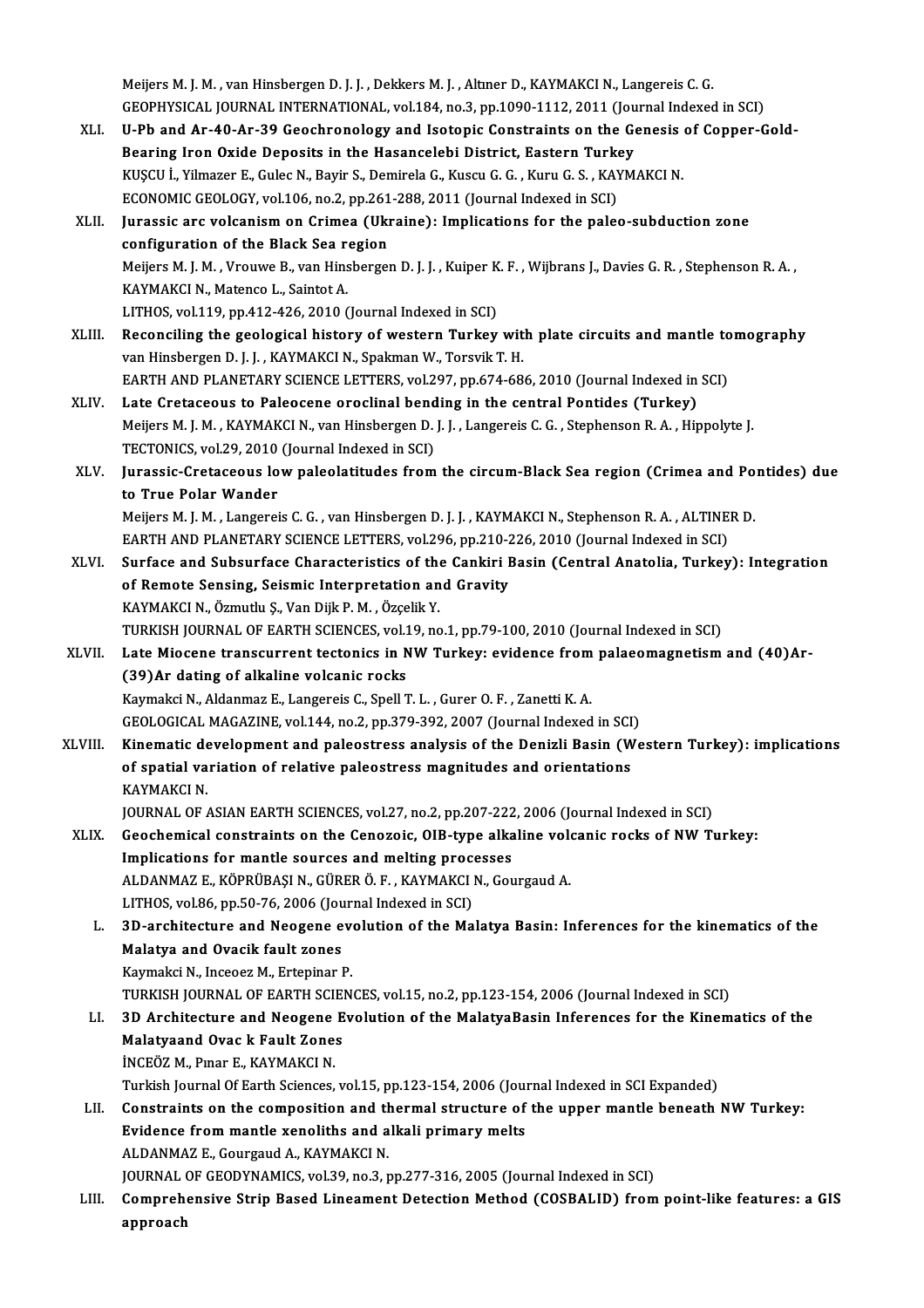Arcasoy A., Toprak V., KAYMAKCI N. Arcasoy A., Toprak V., KAYMAKCI N.<br>COMPUTERS & GEOSCIENCES, vol.30, no.1, pp.45-57, 2004 (Journal Indexed in SCI)<br>Nestastories of the southeast Marmare region NW Anatalia Turkey. Arcasoy A., Toprak V., KAYMAKCI N.<br>COMPUTERS & GEOSCIENCES, vol.30, no.1, pp.45-57, 2004 (Journal Indexed i<br>LIV. Neotectonics of the southeast Marmara region NW Anatolia Turkey<br>CUPER Ö.E., CAKIR S. ÖZBURAN M. KAYMAKCI N. COMPUTERS & GEOSCIENCES, vol.30, no.1, pp.45-5<sup>.</sup><br>Neotectonics of the southeast Marmara regio<br>GÜRER Ö. F. , ÇAKIR Ş., ÖZBURAN M., KAYMAKCI N.<br>Journal Of Asian Farth Ssianses vol.31, nn 1041-10 Neotectonics of the southeast Marmara region NW Anatolia Turkey<br>GÜRER Ö. F., ÇAKIR Ş., ÖZBURAN M., KAYMAKCI N.<br>Journal Of Asian Earth Sciences, vol.21, pp.1041-1051, 2003 (Journal Indexed in SCI Expanded)<br>Palaeomagnetic ev GÜRER Ö. F. , ÇAKIR Ş., ÖZBURAN M., KAYMAKCI N.<br>Journal Of Asian Earth Sciences, vol.21, pp.1041-1051, 2003 (Journal Indexed in SCI Expanded)<br>LV. Palaeomagnetic evolution of the Cankiri Basin (central Anatolia, Turkey) **Journal Of Asian Earth Sciences<br>Palaeomagnetic evolution of<br>bending due to indentation<br>KAYMAKCLN, Duermejier C. Le** Palaeomagnetic evolution of the Cankiri Basin (central<br>bending due to indentation<br>KAYMAKCI N., Duermeijer C., Langereis C., White S., van Dijk P.<br>CEOLOCICAL MACAZINE vol.140 no.3 nn.343.355.3003.(Jou bending due to indentation<br>KAYMAKCI N., Duermeijer C., Langereis C., White S., van Dijk P.<br>GEOLOGICAL MAGAZINE, vol.140, no.3, pp.343-355, 2003 (Journal Indexed in SCI) KAYMAKCI N., Duermeijer C., Langereis C., White S., van Dijk P.<br>GEOLOGICAL MAGAZINE, vol.140, no.3, pp.343-355, 2003 (Journal Indexed in SCI)<br>LVI. Comment on 'Rockfall avalance deposits associated with normal faulting in t GEOLOGICAL MAGAZINE, vol.140, no.3, pp.343-355, 2003 (Journal Indexed in SCI)<br>Comment on 'Rockfall avalance deposits associated with normal faulting in the NW of the Cankiri<br>basin: implications for the post-collisional tec Comment on 'Rockfall avalance deposits associated with normal faulting in<br>basin: implications for the post-collisional tectonic evolution of the Neo-T<br>Seyitoglu, N. Kazanci, L. Karadenizli, S. Sen, B. Varol, and T. Karabiy basin: implications for the post-collisional tectonic evolution of the Neo-Tethyan suture zone' by G.<br>Seyitoglu, N. Kazanci, L. Karadenizli, S. Sen, B. Varol, and T. Karabiyikoglu<br>KAYMAKCI N. Seyitoglu, N. Kazanci, L. Karadenizli, S. Sen, B. Varol, and T. Ka<br>KAYMAKCI N.<br>TERRA NOVA, vol.15, no.2, pp.133-136, 2003 (Journal Indexed in SCI)<br>Kinamatia and atmatural davelenment of the Cankini Basin Ce KAYMAKCI N.<br>TERRA NOVA, vol.15, no.2, pp.133-136, 2003 (Journal Indexed in SCI)<br>LVII. Kinematic and structural development of the Çankiri Basin Central Anatolia Turkey a paleostress<br>inversion study TERRA NOVA, vol.<br>Kinematic and study<br>inversion study Kinematic and structural develop<br>inversion study<br>KAYMAKCI N., Stanley H W., Paul M V.<br>Testanophysiss vol 364, np 95, 113, 34 inversion study<br>KAYMAKCI N., Stanley H W., Paul M V.<br>Tectonophysics, vol.364, pp.85-113, 2003 (Journal Indexed in SSCI) KAYMAKCI N., Stanley H W., Paul M V.<br>Tectonophysics, vol.364, pp.85-113, 2003 (Journal Indexed in SSCI)<br>LVIII. Palaeostress Inversion in a Multiphase Deformed Area Kinematic and Structural Evolution of the<br>Conkini Bosin Co Tectonophysics, vol.364, pp.85-113, 2003 (Journal Indexed<br>Palaeostress Inversion in a Multiphase Deformed A<br>Cankiri Basin Central Turkey Part 1 Northern Area Palaeostress Inversion in a<br>Cankiri Basin Central Turke<br>KAYMAKCI N., S H W., Dijk P V.<br>Ceological Society, London, Spe

Cankiri Basin Central Turkey Part 1 Northern Area<br>KAYMAKCI N., S H W., Dijk P V.<br>Geological Society, London, Special Publications, vol.173, pp.295-323, 2000 (Journal Indexed in SCI Expanded)

### Articles Published in Other Journals

- rticles Published in Other Journals<br>I. Stratigraphic comparisons along the Pontides (Turkey) based on new nannoplankton age<br>determinations in the Eastern Bontides: seedynamis implications determinations in the Eastern Pourhand<br>Stratigraphic comparisons along the Pontides (Turkey) based on<br>determinations in the Eastern Pontides: geodynamic implications<br>Hinnelite L. Muller C. Sonën E. Kaumaksi N Stratigraphic comparisons along the Po<br>determinations in the Eastern Pontides<br>Hippolyte J., Muller C., Sanğu E., Kaymakci N.<br>TECTONIC EVOLUTION OF THE EASTEDN PL determinations in the Eastern Pontides: geodynamic implications<br>Hippolyte J., Muller C., Sanğu E., Kaymakci N.<br>TECTONIC EVOLUTION OF THE EASTERN BLACK SEA AND CAUCASUS, vol.428, pp.323-358, 2017 (Refereed<br>Journals of Other Hippolyte J., Muller C., Sanğu E.<br>TECTONIC EVOLUTION OF THE<br>Journals of Other Institutions)<br>Sedimentary besin tectonic TECTONIC EVOLUTION OF THE EASTERN BLACK SEA AND CAUCASUS, vol.428, pp.323-358, 2017 (Refereed<br>Journals of Other Institutions)<br>II. Sedimentary basin tectonics from the Black Sea and Caucasus to the Arabian Platform: introdu
- Journals of Other Institutions)<br>Sedimentary basin tectonics from the Black Sea and Caucası<br>Sosson M., KAYMAKCI N., Stephenson R., Bergerat F., Starostenko V.<br>SEDIMENTARY BASIN TECTONICS FROM THE BLACK SEA AND CAU Sedimentary basin tectonics from the Black Sea and Caucasus to the Arabian Platform: introduction<br>Sosson M., KAYMAKCI N., Stephenson R., Bergerat F., Starostenko V.<br>SEDIMENTARY BASIN TECTONICS FROM THE BLACK SEA AND CAUCAS Sosson M., KAYMAKCI N., Stephenson R., Bergerat F., Sta<br>SEDIMENTARY BASIN TECTONICS FROM THE BLACK SE<br>pp.1-10, 2010 (Refereed Journals of Other Institutions)<br>Dating of the Black See Basin, now nonnonlanktos SEDIMENTARY BASIN TECTONICS FROM THE BLACK SEA AND CAUCASUS TO THE ARABIAN PLATFORM, volpp.1-10, 2010 (Refereed Journals of Other Institutions)<br>III. Dating of the Black Sea Basin: new nannoplankton ages from its inverted m

# pp.1-10, 2010 (Refer<br>Dating of the Black<br>Pontides (Turkey)<br>Hinnokra La Muolle Dating of the Black Sea Basin: new nannopla<br>Pontides (Turkey)<br>Hippolyte J. -. , Mueller C., KAYMAKCI N., SANĞU E.<br>SEDIMENTARY RASIN TECTONICS EROM THE RLA

Pontides (Turkey)<br>Hippolyte J. -. , Mueller C., KAYMAKCI N., SANĞU E.<br>SEDIMENTARY BASIN TECTONICS FROM THE BLACK SEA AND CAUCASUS TO THE ARABIAN PLATFORM, vol.340,<br>pp.113.136.2010 (Pefereed Journals of Other Institutions) Hippolyte J. - , Mueller C., KAYMAKCI N., SANĞU E.<br>SEDIMENTARY BASIN TECTONICS FROM THE BLACK SEA A.<br>pp.113-136, 2010 (Refereed Journals of Other Institutions)<br>Late Cratageous to Bosent kinomatics of SE Anatolia

- SEDIMENTARY BASIN TECTONICS FROM THE BLACK SEA AND CAUCA:<br>pp.113-136, 2010 (Refereed Journals of Other Institutions)<br>IV. Late Cretaceous to Recent kinematics of SE Anatolia (Turkey)<br>KAYMAKCIN, INCEÖZ M. Exterings B. KOC A PP.113-136, 2010 (Refereed Journals of Other<br>Late Cretaceous to Recent kinematics of<br>KAYMAKCI N., İNCEÖZ M., Ertepinar P., KOÇ A.<br>SEDIMENTARY RASIN TECTONICS EROM TUE Late Cretaceous to Recent kinematics of SE Anatolia (Turkey)<br>KAYMAKCI N., İNCEÖZ M., Ertepinar P., KOÇ A.<br>SEDIMENTARY BASIN TECTONICS FROM THE BLACK SEA AND CAUCASUS TO THE ARABIAN PLATFORM, vol.340,<br>nn 400 435 -2010 (Pefe KAYMAKCI N., İNCEÖZ M., Ertepinar P., KOÇ A.<br>SEDIMENTARY BASIN TECTONICS FROM THE BLACK SEA A.<br>pp.409-435, 2010 (Refereed Journals of Other Institutions)<br>Tectone, stratisnanby of the Cankini Basin; Late Crate SEDIMENTARY BASIN TECTONICS FROM THE BLACK SEA AND CAUCASUS TO THE ARABIAN PLATFORM, v<br>pp.409-435, 2010 (Refereed Journals of Other Institutions)<br>V. Tectono-stratigraphy of the Cankiri Basin: Late Cretaceous to early Mioce
- pp.409-435, 2010 (Refereed Journals of<br>Tectono-stratigraphy of the Cankiri<br>Neotethyan Suture Zone in Turkey<br>KANMAKCLN, Oggelik V, White S, H, W Tectono-stratigraphy of the Cankiri Basin: Lat<br>Neotethyan Suture Zone in Turkey<br>KAYMAKCI N., Oezcelik Y., White S. H. , van Dijk P. M.<br>COLLISION AND COLLABSE AT THE AEDICA ARABIA Neotethyan Suture Zone in Turkey<br>KAYMAKCI N., Oezcelik Y., White S. H. , van Dijk P. M.<br>COLLISION AND COLLAPSE AT THE AFRICA-ARABIA-EURASIA SUBDUCTION ZONE, vol.311, pp.67-106, 2009<br>(Refereed Jeurnale of Other Institutione

KAYMAKCI N., Oezcelik Y., White S. H. , var<br>COLLISION AND COLLAPSE AT THE AFRIC<br>(Refereed Journals of Other Institutions)<br>Testonis implications of the Neogang COLLISION AND COLLAPSE AT THE AFRICA-ARABIA-EURASIA SUBDUCTION ZONE, vol.311, pp.67-106, 2009<br>(Refereed Journals of Other Institutions)<br>VI. Tectonic implications of the Neogene stratigraphy of the Çankiri basin with specia

(Refereed Journals of Other Institutions)<br>Tectonic implications of the Neogene stratigrapl<br>Çandir locality (North-Central Anatolia, Turkey)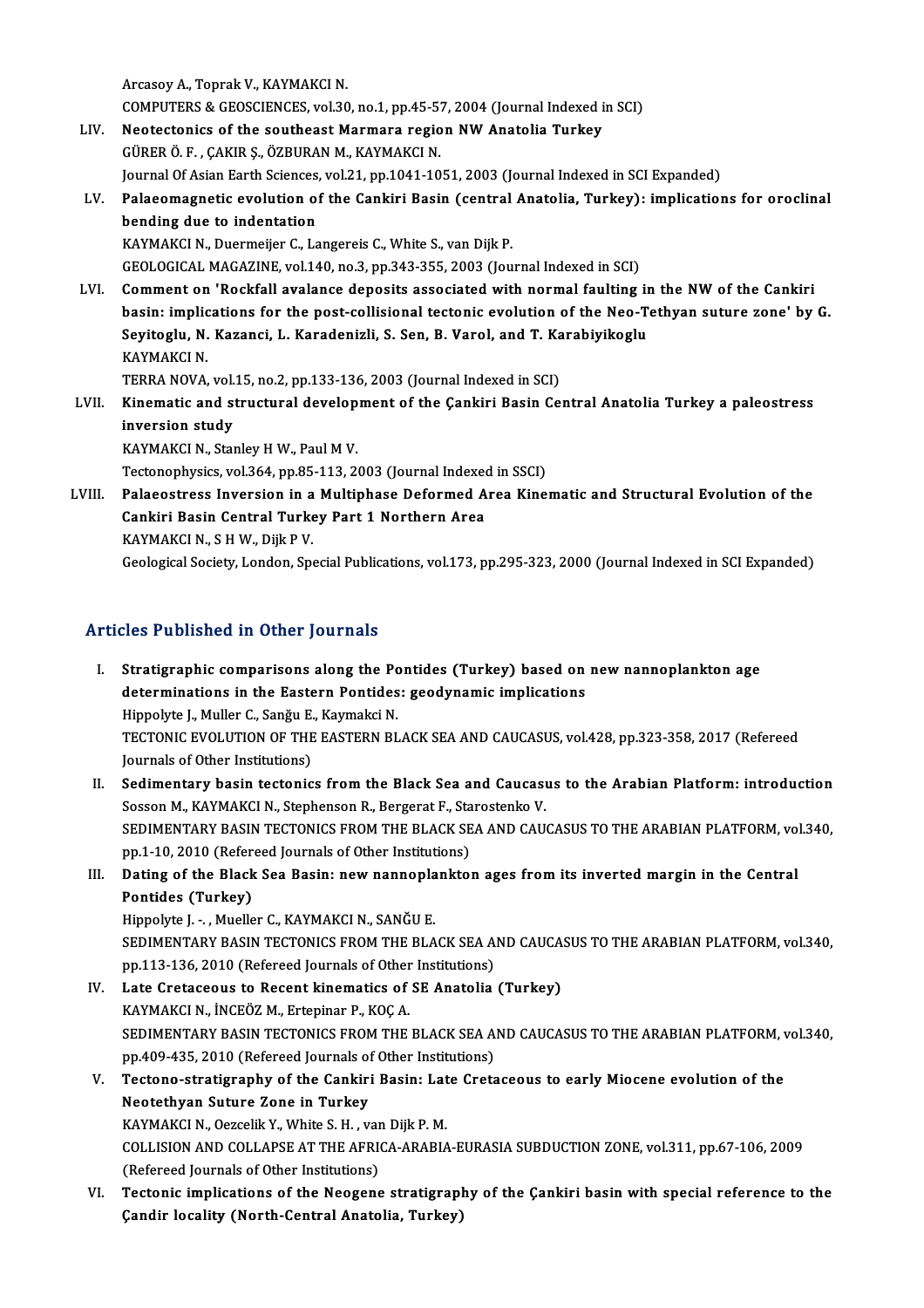KAYMAKCI N., de Bruijn H., White S., van Dijk P. M., Saraç G., Ünay E. KAYMAKCI N., de Bruijn H., White S., van Dijk P. M. , Saraç G., Ünay E.<br>COURIER-FORSCHUNGSINSTITUT SENCKENBERG, vol.240, pp.9-28, 2003 (Refereed Journals of Other Institutions)<br>Neggene testenis development of the Caplum ba

- KAYMAKCI N., de Bruijn H., White S., van Dijk P. M. , Saraç G., Ünay E.<br>COURIER-FORSCHUNGSINSTITUT SENCKENBERG, vol.240, pp.9-28, 2003 (Refereed Jou<br>VII. Neogene tectonic development of the Çankırı basin Central Anatolia T COURIER-FORSCHUNGSINSTITUT SENCKENBER<br>Neogene tectonic development of the Çanl<br>KAYMAKCI N., Yakup Ö., Stanley H W., Paul V. D.<br>Türkiye Petrel Jeologları Derneği Bülteni vel 12 VII. Neogene tectonic development of the Çankırı basin Central Anatolia Türkiye<br>KAYMAKCI N., Yakup Ö., Stanley H W., Paul V. D.<br>Türkiye Petrol Jeologları Derneği Bülteni, vol.13, pp.27-56, 2001 (Other Refereed National Jou KAYMAKCI N., Yakup Ö., Stanley H W., Paul V. D.<br>Türkiye Petrol Jeologları Derneği Bülteni, vol.13, pp.27-56, 2001 (Other Refereed National Journals)<br>VIII. Determination of Stress Orientation Using Slip Lineation Data i
- Türkiye Pe<br><mark>Determin</mark><br>Nevşehir<br><sup>Tonrak V</sup> Determination of Stre<br>Nevşehir<br>Toprak V., KAYMAKCI N.<br>Turkich Journal of Forth

Nevşehir<br>Toprak V., KAYMAKCI N.<br>Turkish Journal of Earth Sciences, vol.4, pp.39-47, 1995 (Other Refereed National Journals)<br>Post sollisional testoniss of Eskisobir, Ankara Cankuy sozmant of İsmir, Ankara Er

Toprak V., KAYMAKCI N.<br>Turkish Journal of Earth Sciences, vol.4, pp.39-47, 1995 (Other Refereed National Journals)<br>IX. Post collisional tectonics of Eskişehir Ankara Çankırı segment of İzmir Ankara Erzincan suture zone<br>IAE Turkish Journal of Earth Sciences,<br>Post collisional tectonics of Es<br>IAESZ Ankara orogenic phase Post collisional tectonics of Eskişehir Ankara Çanl<br>IAESZ Ankara orogenic phase<br>Koçyiğit A., Türkmenoğlu A. G. , Beyhan A., KAYMAKCI N.<br>Türkiye Petrel leologları Derneği Bültoni vel 6 np.60,96 IAESZ Ankara orogenic phase<br>Koçyiğit A., Türkmenoğlu A. G. , Beyhan A., KAYMAKCI N.<br>Türkiye Petrol Jeologları Derneği Bülteni, vol.6, pp.69-86, 1995 (Other Refereed National Journals)

### Books&Book Chapters

- ooks & Book Chapters<br>I. Stratigraphic comparisons along the Pontides (Turkey) based on new nannoplankton age<br>determinations in the Eastern Bontides: seedynamis impliestions to a Book dimpless<br>Stratigraphic comparisons along the Pontides (Turkey) based on<br>determinations in the Eastern Pontides: geodynamic implications<br>Hinnelite L. Müller C. SANČU E. KAYMAKCLN Stratigraphic comparisons along the Pont<br>determinations in the Eastern Pontides: g<br>Hippolyte J., Müller C., SANĞU E., KAYMAKCI N.<br>in: Tectonic Evolution of the Eastern Plack Sea determinations in the Eastern Pontides: geodynamic implications<br>Hippolyte J., Müller C., SANĞU E., KAYMAKCI N.<br>in: Tectonic Evolution of the Eastern Black Sea and Caucasus, Sosson, M. Stephenson, R.A. Adamia, S.A., Editor, Hippolyte J., Müller C., SANĞU E., KAYMAKCI N.<br>in: Tectonic Evolution of the Eastern Black Sea and Caucasus, Sosso<br>Geological Society, London, Special Publications, pp.323-358, 2017<br>Testone, stratistraphical Evolution of t in: Tectonic Evolution of the Eastern Black Sea and Caucasus, Sosson, M. Stephenson, R.A. Ad. Geological Society, London, Special Publications, pp.323-358, 2017<br>II. Tectono-stratigraphical Evolution of the Çankiri Basin (C
- Geological Soc<br>Tectono-stra<br>KAYMAKCI N.<br>Ceologica Ultr Tectono-stratigraphical Evolution<br>KAYMAKCI N.<br>Geologica Ultraiectina, Utrecht, 2000<br>Inegël Bilesik Pegëvëk execunda KAYMAKCI N.<br>Geologica Ultraiectina, Utrecht, 2000<br>III. İnegöl Bilecik Bozüyük arasında kalan alanın jeolojik etüdü<br>Isoviğit a. KAYMAKCI N. BOJAV E. B., DİRİK B. K., ÖZCAN E.
- Geologica Ultraiectina, Utrecht, 2000<br>İnegöl Bilecik Bozüyük arasında kalan alanın jeolojik<br>koçyiğit a., KAYMAKCI N., ROJAY F. B. , DİRİK R. K. , ÖZCAN E.<br>TPAO Arsivi 1991 İnegöl Bilecik Bo<br>koçyiğit a., KAYMAl<br>TPAO Arşivi, 1991

# TPAO Arşivi, 1991<br>Refereed Congress / Symposium Publications in Proceedings

- efereed Congress / Symposium Publications in Proceedings<br>I. Geodynamic evolution of the Black Sea Basin: Constraints from structural data and fault kinematic<br>Sea Plack Sea Seasts (Bontides and Crimean Mountains) analyses along the Black Sea coasts (Pontides and Crimean Mountains).<br>Hippolyte J., KAYMAKCI N., SANĞU E., Murovskaya A., Volfman Y., Yegorova T., Espurt N., Gintov O. Geodynamic evolution of the Black Sea Basin: Constraints from structural data and fau<br>analyses along the Black Sea coasts (Pontides and Crimean Mountains).<br>Hippolyte J., KAYMAKCI N., SANĞU E., Murovskaya A., Volfman Y., Ye analyses along the Black Sea coasts (Pontides and Crimean Mountains).<br>Hippolyte J., KAYMAKCI N., SANĞU E., Murovskaya A., Volfman Y., Yegorova T., Espurt N., Gintov O.<br>AAPG GTW workshop. Exploration and Production in the B Hippolyte J., KAYMAKCI N<br>AAPG GTW workshop. Ex<br>18 - 19 September 2019<br>Proliminary Paleomag AAPG GTW workshop. Exploration and Production in the Black Sea, Caucasus and Caspian Region, Batumi, Geor<br>18 - 19 September 2019<br>II. Preliminary Paleomagnetic Data from the Interaction Area of North Anatolian and İzmir-Bal
- 18 19 September<br>Preliminary Pale<br>Transfer Zones<br>UZEL P. TOSUN L Preliminary Paleomagnetic Data from the Interaction Area of North Anat<br>Transfer Zones<br>UZEL B., TOSUN L., çakır e., ÖZKAPTAN M., SÜMER Ö., LANGEREIS C., KAYMAKCI N.<br>International Farth Science Colloquiumon the Accean Begion

Transfer Zones<br>UZEL B., TOSUN L., çakır e., ÖZKAPTAN M., SÜMER Ö., LANGEREIS C., KAYMAKCI N.<br>International Earth Science Colloquiumon the Aegean Region IESCA 2019, İzmir, Turkey, 7 - 11 October 2019,<br>nn 105 UZEL B.<br>Internat<br>pp.105 International Earth Science Colloquiumon the Aegean Region IESCA 2019, İzmir, Turkey, 7 - 11 October 2019,<br>pp.105<br>III. Revealing Plio-Pleistocene Terrestrial-Marine EnvironmentalTransititons in Southwestern Anatolia<br>by Usi

- pp.105<br>Revealing Plio-Pleistocene Terrestrial-Marine EnvironmentalTransititons in So<br>by Using Magnetostratigraphy: Obtained Results from Datça, Söke, Germencik<br>INCEM D. SİS E.S. TOSUN L. UZEL B. LANCEREIS G. KAYMAKÇI N. SÜ Revealing Plio-Pleistocene Terrestrial-Marine EnvironmentalTransititons in Southwestern Ana<br>by Using Magnetostratigraphy: Obtained Results from Datça, Söke, Germencik<br>İNCEM. D. , ŞİŞ F.S. , TOSUN L., UZEL B., LANGEREIS C., by Using Magnetostratigraphy: Obtained Results from Datça, Söke, Germencik<br>INCE M. D. , ŞİŞ F. S. , TOSUN L., UZEL B., LANGEREIS C., KAYMAKCI N., SÜMER Ö., ÖZKAYMAK Ç., STOICA M.<br>International Earth Science Colloquium on t ince M.<br>Internat<br>pp.106<br>Plie Ple International Earth Science Colloquium on the Aegean Region, IESCA-2019, İzmir, Turkey, 7 -<br>pp.106<br>IV. Plio-Pleistocene marine and terrestrial transitions of the Datça Basin, SW Turkey<br>SIS E.S. INCEM D. SÜMERÖ ÖZVANMAKG ST
- pp.106<br>IV. Plio-Pleistocene marine and terrestrial transitions of the Datça Basin, SW Turkey<br>Sis F. S., İNCE M. D., SÜMER Ö., ÖZKAYMAK Ç., STOICA M., UZEL B., LANGEREIS C., KAYMAKCI N. Plio-Pleistocene marine and terrestrial transitions of the Datça Basin, SW Turkey<br>ȘİŞ F. S. , İNCE M. D. , SÜMER Ö., ÖZKAYMAK Ç., STOICA M., UZEL B., LANGEREIS C., KAYMAKCI N.<br>International Earth Science Colloquium on the ŞİŞ F.<br>Interr<br>pp.23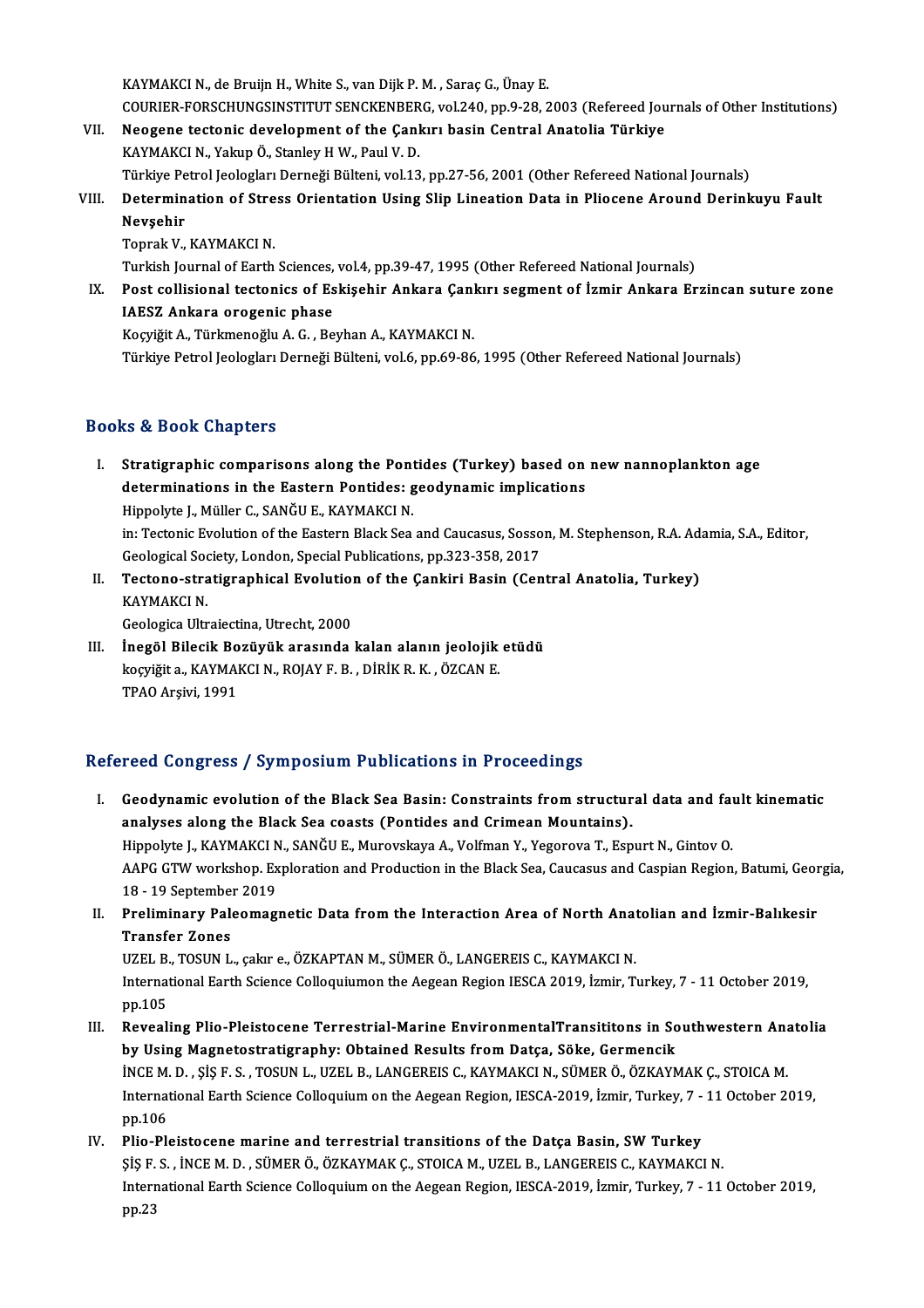| V.    | Geothermal Feasibility Study near Ede (The Netherlands): Application of Seismic/Gravity                            |
|-------|--------------------------------------------------------------------------------------------------------------------|
|       | Interpretation, Log Upgrading and Diffraction Imaging                                                              |
|       | van Heiningen P., Kleijnen V., Veenendal Z., Kuipers N., Huizing j., Vervoort A., Hollander H., van Hoegaerden V., |
|       | KAYMAKCI N., TJ m.                                                                                                 |
|       | 81st EAGE Conference and Exhibition 2019, London, Canada, 3 - 06 June 2019, vol.2019, pp.1-5                       |
| VI.   | PALEOMAGNETISM IN TURKEY: PAST, PRESENT AND FUTURE                                                                 |
|       | LANGEREIS C., KAYMAKCI N., UZEL B., ÖZKAPTAN M., Ertepinar P., KOÇ A., Meijers M.                                  |
|       | 72th Geological Congress of Turkey, Ankara, Turkey, 28 January - 01 February 2019                                  |
| VII.  | Plio-Pleistocene Marine and Terrestrial Paleoenvironments of Datça Peninsula: Preliminary                          |
|       | Observations                                                                                                       |
|       | ŞİŞ F. Ş., İNCE M. D., TOSUN L., SÜMER Ö., ÖZKAYMAK Ç., STOICA M., UZEL B., LANGEREIS C., KAYMAKCI N.              |
|       | 72nd Geological Congress of Turkey, Ankara, Turkey, 28 January - 01 February 2019, pp.988-991                      |
| VIII. | Revealing Plio-Pleistocene Terrestrial-Marine Environmental Transititons in Southwestern Anatolia                  |
|       | by Using Magnetostratigraphy: First Observations from Datça Graben                                                 |
|       | INCE M. D., ŞIŞ F. Ş., TOSUN L., UZEL B., LANGEREIS C., KAYMAKCI N., SÜMER Ö., ÖZKAYMAK Ç., STOICA M.              |
|       | 72nd Geological Congress of Turkey, Ankara, Turkey, 28 January - 01 February 2019, pp.518-519                      |
| IX.   | Yeni Paleomanyetizma ve Paleostres Verileri Işığında Güney Batı Anadolu'xxnun GeçSenozoyik                         |
|       | Evrimi                                                                                                             |
|       | KAYMAKCI N., ÖZACAR A. A., LANGEREIS C., UZEL B., ÖZKAPTAN M., TOSUN L., GÜLYÜZ E., SÖZBİLİR H.                    |
|       | 22. Aktif Tektonik Araştırma Grubu Çalıştayı, Çanakkale, Turkey, 1 - 03 November 2018, vol.1                       |
| Х.    | Kinematic Evolution of Late Cretaceous-Miocene Central Anatolianbasins (Turkey) based on                           |
|       | Anisotropy of Magnetic Susceptibility and Balanced Cross-Sections                                                  |
|       | KAYMAKCI N., ÖZACAR A. A., LANGEREIS C., UZEL B., ÖZKAPTAN M., TOSUN L., GÜLYÜZ E., SÖZBİLİR H.                    |
|       | European Geosciences Union General Assembly 2018, Viyena, Austria, 8 April - 13 August 2018, vol.20                |
| XI.   | Identification of Dinantian as Potential Geothermal Reservoir in the Roer Valley Graben by Gravity                 |
|       | and Magnetic Modeling                                                                                              |
|       | Pieter v. H., KAYMAKCI N., TJ M., van Hoegaerden V.                                                                |
|       | 80th EAGE Conference and Exhibition 2018, Copenhagen, Denmark, 11 - 14 June 2018                                   |
| XII.  | Novel Log Upgrading Method to Improve Seismic-to-Well Matches with Application on Hydrocarbon                      |
|       | and Geothermal Exploration                                                                                         |
|       | van Hoegaerden V., Tijmen Jan M., van Heiningen P., KAYMAKCI N.                                                    |
|       | 80th EAGE Conference and Exhibition 2018, Copenhagen, Denmark, 11 - 14 June 2018                                   |
| XIII. | ELMALI-GÖMBE VE AKSU HAVZALARININ MİYOSENYAŞLI ÇÖKELLERİNİN PALEOBATİMETRİK<br>EVRİMİ(TÜRKİYE)                     |
|       | Şiş F. S., Kouwenhoven T., KAYMAKCI N., KOÇ A.                                                                     |
|       | 71. Türkiye Jeoloji Kurultayı, Turkey, 23 - 27 April 2018                                                          |
| XIV.  | THE MYTH OF FETHIYE BURDUR FAULT ZONE, SW ANATOLIA (TURKEY)                                                        |
|       | KAYMAKCI N., LANGEREIS C., ÖZKAPTAN M., UZEL B., KOÇ A., GÜLYÜZ E., SÖZBİLİR H., ÖZACAR A. A.                      |
|       | 71th Geological Congress of Turkey, Ankara, Turkey, 23 - 27 April 2018, vol.1, pp.42                               |
| XV.   | ELMALI-GÖMBE VE AKSU HAVZALARININ MİYOSENYAŞLI ÇÖKELLERİNİN PALEOBATİMETRİK                                        |
|       | EVRİMİ(TÜRKİYE)                                                                                                    |
|       | Şiş F. S., Kouwenhoven T., KAYMAKCI N., KOÇ A.                                                                     |
|       | 71. Türkiye Jeoloji Kurultayı, Turkey, 23 - 27 April 2018                                                          |
| XVI.  | SISMIK YORUMLAMA VE PALEOSTRES VERILERINE DAYANILARAK FETHIYE-GÖCEK KÖRFEZI'NIN                                    |
|       | AKTİF TEKTONİĞİ VE KİNEMATİĞİ                                                                                      |
|       | TOSUN L., AVŞAR U., AVŞAR Ö., DONDURUR D., KAYMAKCI N.                                                             |
|       | 71. Türkiye Jeoloji Kurultayı, Ankara, Turkey, 23 - 27 April 2018                                                  |
| XVII. | Elmalı-Gömbe ve Aksu havzalarının Miyosen yaşlı çökellerinin paleobatimetrik evrimi (Türkiye)                      |
|       | $\mathcal{C}_{10}$ E C $\mathcal{C}_{2}$ Volumerhouse T VAVMAVCI N VOC A                                           |

71. Türkiye Jeoloji Kurultayı, Ankara, Turkey, 23<br>Elmalı-Gömbe ve Aksu havzalarının Miyose<br>Şiş F. S. , Kouwenhoven T., KAYMAKCI N., KOÇ A.<br>Elmak Gömbe ve Aksu havzalarının Miyoson vas Elmalı-Gömbe ve Aksu havzalarının Miyosen yaşlı çökellerinin paleobatimetrik evrimi (Türkiye)<br>Şiş F. S. , Kouwenhoven T., KAYMAKCI N., KOÇ A.<br>Elmalı-Gömbe ve Aksu havzalarının Miyosen yaşlı çökellerinin paleobatimetrik evr Şiş F. S. , Kouwer<br>Elmalı-Gömbe ve<br>April 2018, vol.1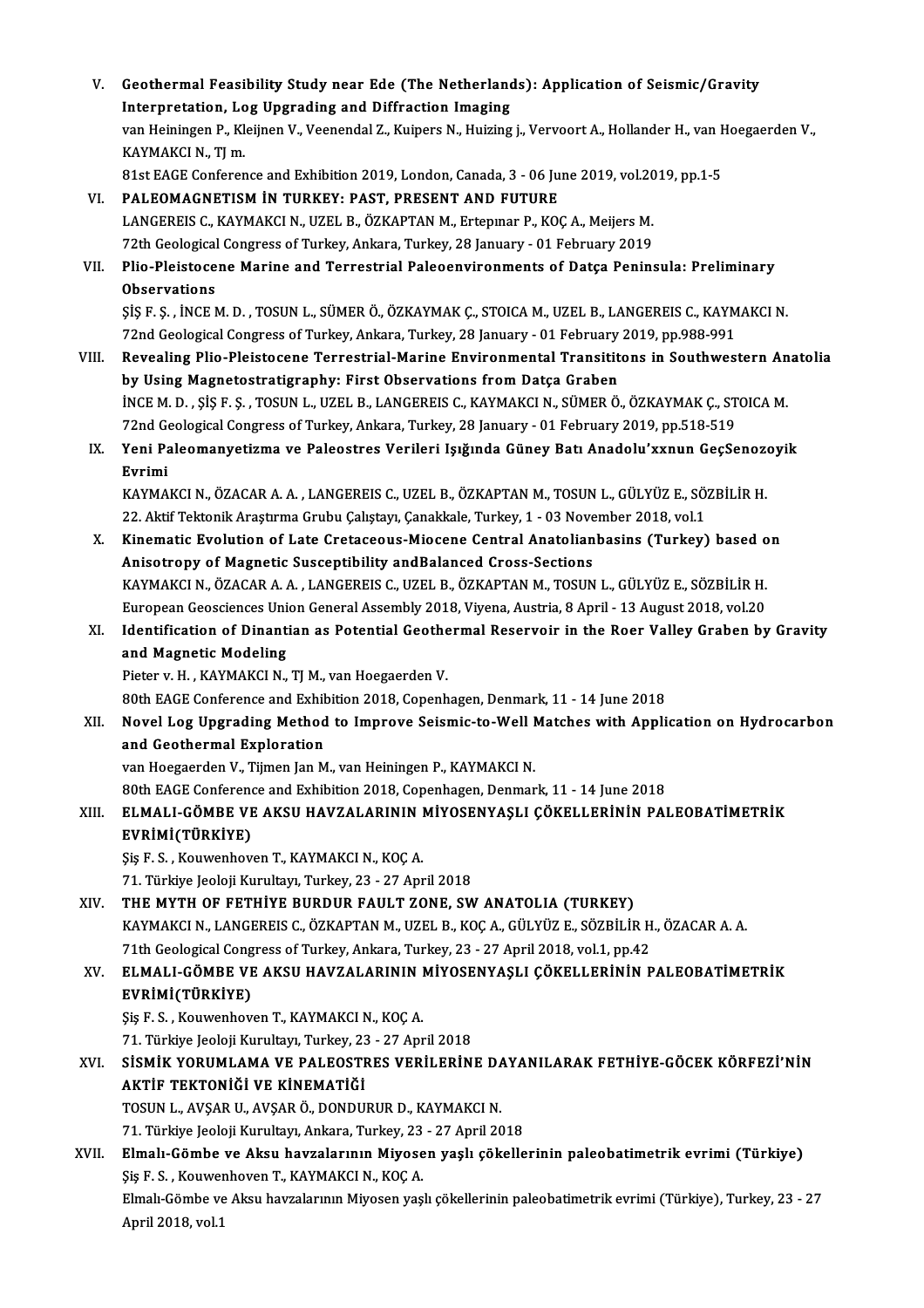| XVIII.  | PALEOMAGNETIC (AMS)CHARACTERISTICS AND KINEMATICS OF SW ANATOLIA SINCE                                                                                         |
|---------|----------------------------------------------------------------------------------------------------------------------------------------------------------------|
|         | OLIGOCENE(TURKEY)                                                                                                                                              |
|         | KAYMAKCI N., LANGEREIS C., ÖZKAPTAN M., UZEL B., KOÇ A., GÜLYÜZ E., SÖZBİLİR H., ÖZACAR A. A.                                                                  |
|         | 71th Geological Congress of Turkey, Ankara, Turkey, 23 - 27 April 2018, vol.1, pp.25                                                                           |
| XIX.    | NEOGENE EVOLUTION OF THE NE-TRENDING GÖRDES, DEMIRCI ANDSELENDI BASINS, WESTERN                                                                                |
|         | <b>ANATOLIA EXTENSIONAL PROVINCE</b>                                                                                                                           |
|         | de Roos J., UZEL B., ÖZKAPTAN M., LANGEREIS C., SÖZBİLİR H., KAYMAKCI N.                                                                                       |
|         | 71th Geological Congresss of Turkey, Ankara, Turkey, 23 - 27 April 2018, vol.1, pp.9                                                                           |
| XX.     | ELMALI-GÖMBE VE AKSU HAVZALARININ MİYOSENYAŞLI ÇÖKELLERİNİN PALEOBATİMETRİK                                                                                    |
|         | EVRİMİ(TÜRKİYE)                                                                                                                                                |
|         | Şiş F. S., Kouwenhoven T., KAYMAKCI N., KOÇ A.                                                                                                                 |
|         | 71. Türkiye Jeoloji Kurultayı, Ankara, Turkey, 23 - 27 April 2018, vol.1, pp.221-222                                                                           |
| XXI.    | KARADERE DÜŞÜK SÜLFİDASYON EPİTERMAL ALTINCEVHERLEŞMESİNDEKİ KUVARS DAMARLARI                                                                                  |
|         | VEHİDROTERMAL FAZLARIN FAYLARLA ZAMAN VE MEKANİLİŞKİLERİ                                                                                                       |
|         | ÇAM M., KUŞCU İ., KAYMAKCI N.                                                                                                                                  |
|         | 71. Türkiye Jeoloji Kurultayı, Turkey, 23 - 27 April 2018                                                                                                      |
| XXII.   | MAGNETOSTRATIGRAPHY AND KINEMATICS OF THE BURDUR BASIN:INFERENCES FOR THE FETHIYE                                                                              |
|         | BURDUR FAULT ZONE, SW ANATOLIA(TURKEY)                                                                                                                         |
|         | KAYMAKCI N., LANGEREIS C., ÖZKAPTAN M., UZEL B., KOÇ A., GÜLYÜZ E., SÖZBİLİR H., ÖZACAR A. A.                                                                  |
|         | 71th Geological Congress of Turkey, Ankara, Turkey, 23 - 27 April 2018, vol.1, pp.25<br><b>COMPARISONOF STRAIN ELLIPSOID SHAPE BASED ON THE RESULTS OF THE</b> |
| XXIII.  | MAGNETICSUSCEPTIBILITY ANISOTROPY AND PALEOSTRESS METHODS: CASE STUDYOF AKSU BASIN                                                                             |
|         | (SW TURKEY)                                                                                                                                                    |
|         | KAYMAKCI N., LANGEREIS C., ÖZKAPTAN M., UZEL B., KOÇ A., GÜLYÜZ E., SÖZBİLİR H., ÖZACAR A. A.                                                                  |
|         | 71 th Geological Congress of Turkey, Ankara, Turkey, 23 - 27 April 2018, vol.1, pp.25                                                                          |
| XXIV    | ELMALI-GÖMBE VE AKSU HAVZALARININ MİYOSENYAŞLI ÇÖKELLERİNİN PALEOBATİMETRİK<br>EVRİMİ(TÜRKİYE)                                                                 |
|         | Şiş F. S., Kouwenhoven T., KAYMAKCI N., KOÇ A.                                                                                                                 |
|         | 71. Türkiye Jeoloji Kurultayı, Ankara, Turkey, 23 - 27 April 2018, vol.1, pp.221-222                                                                           |
| XXV     | GÖKOVA FAY ZONU İÇİN DÜZLEMSEL SİSMİK KAYNAKMODELİ                                                                                                             |
|         | GÜLERCE Z., KAYMAKCI N., KALAFAT D., TAYMAZ T.                                                                                                                 |
|         | 71. Uluslararası Katılımlı Türkiye Jeoloji Kurultayı, Ankara, Turkey, 23 - 27 April 2018, pp.87-88                                                             |
| XXVI.   | Kinematic Evolution of Late Cretaceous-Miocene Central Anatolian basins(Turkey) based on                                                                       |
|         | Anisotropy of Magnetic Susceptibility and Balanced CrossSections                                                                                               |
|         | ÖZKAPTAN M., GÜLYÜZ E., KAYMAKCI N., LANGEREIS C.                                                                                                              |
|         | EGU General Assembly 2018, Viyena, Austria, 8 - 13 April 2018, vol.20, pp.13436                                                                                |
| XXVII.  | An Epithermal Au Mineralization within a Dextral Strike-SlipDeformation Corridor Karadere Low                                                                  |
|         | Sulfidation Epithermal Deposit(Balıkesir-Turkey)                                                                                                               |
|         | ÇAM M., KUŞCU İ., KAYMAKCI N.                                                                                                                                  |
|         | European Geosciences Union (EGU) General Assembly 2018, 8 - 13 April 2018, vol.20, pp.8057                                                                     |
| XXVIII. | Basement Structure and Architecture of the Black Sea Basin                                                                                                     |
|         | KAYMAKCI N., Graham R., Horn B.                                                                                                                                |
|         | EGU General Assembly, 23 April 2017 - 28 January 2018                                                                                                          |
| XXIX.   | Determination of Principal Strain Directions by Evaluating to Anisotropy of Magnetic Susceptibility                                                            |
|         | Results from Neogene Sedimentary Rocks around Central Anatolian Basins                                                                                         |
|         | ÖZKAPTAN M., GÜLYÜZ E., KAYMAKCI N., Langereis C.                                                                                                              |
|         | INTERNATIONAL SYMPOSIUM ON GIS APPLICATIONS IN GEOGRAPHY GEOSCIENCES 2017, Çanakkale, Turkey, 18                                                               |
| XXX.    | November 2017 - 21 January 2018<br>Vertical-axis block rotations linked to normal faulting: paleomagnetic and structural evidence from                         |
|         | Miocene to Recent extensional basins in southern Turkey                                                                                                        |
|         | KOÇ A., van hinsbergen D., KAYMAKCI N., Langereis C.                                                                                                           |
|         |                                                                                                                                                                |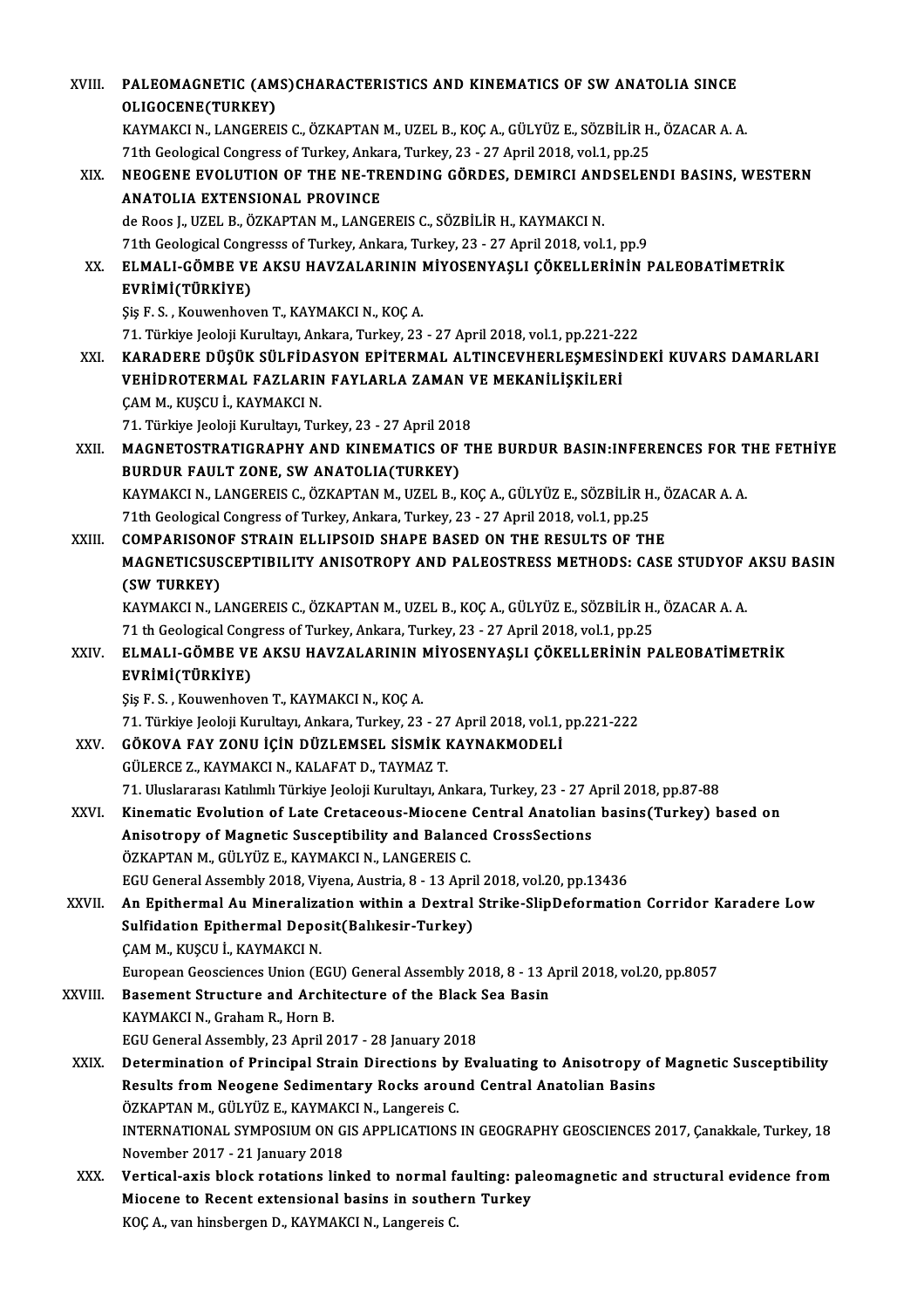19 th EGU General Assembly, EGU 2017, 23 April - 28 December 2017<br>Mantle to Surface dunamics across subduction collision transt 19 th EGU General Assembly, EGU 2017, 23 April - 28 December 2017<br>XXXI. Mantle to Surface dynamics across subduction-collision transtions in space and time: results from 19 th EGU General Assembly, EGU 2<br>Mantle to Surface dynamics acre<br>the CD-CAT project in Anatolia<br>POJAY E.P., KAYMAKCI N. ÖZACAE Mantle to Surface dynamics across s<br>the CD-CAT project in Anatolia<br>ROJAY F. B. , KAYMAKCI N., ÖZACAR A. A.<br>ACU 2017 10 - 15 Desember 2017 the CD-CAT project in Anatolia<br>ROJAY F. B. , KAYMAKCI N., ÖZACAR A. A.<br>AGU 2017, 10 - 15 December 2017 ROJAY F. B. , KAYMAKCI N., ÖZACAR A. A.<br>AGU 2017, 10 - 15 December 2017<br>XXXII. Extensional Tectonics of SW Anatolia In relation to Slab Edge Processes in the Eastern<br>Mediterranean AGU 2017, 10 - 1!<br><mark>Extensional Tec</mark><br>Mediterranean<br>KAVMAKCI N. LA Extensional Tectonics of SW Anatolia In relation to Slab Edge Processes in the Eastern<br>Mediterranean<br>KAYMAKCI N., LANGEREIS C., ÖZKAPTAN M., ÖZACAR A. A. , KOÇ A., UZEL B., GÜLYÜZ E., SÖZBİLİR H.<br>ACU EALL MEETINC 2017-10-1 Mediterranean<br>KAYMAKCI N., LANGEREIS C., ÖZKAPTAN M., ÖZACAR A. A. , KOÇ A., UZEL B., GÜLYÜZ E., SÖZBİLİR H.<br>AGU FALL MEETING 2017, 10 - 14 December 2017 XAYMAKCI N., LANGEREIS C., ÖZKAPTAN M., ÖZACAR A. A. , KOÇ A., UZEL B., GÜLYÜZ E., SÖZBİLİR H.<br>AGU FALL MEETING 2017, 10 - 14 December 2017<br>XXXIII. İzmir-Balıkesir Transfer Zonu ile Kuzey Anadolu Fay Zonu'nun Jeodinamik İl

# AGU FALL ME<br>İzmir-Balıke<br>Yaklaşımlar<br>sümep ö. KA İzmir-Balıkesir Transfer Zonu ile Kuzey Anadolu Fay Zonu'nun Jeodinamik İlişkisine<br>Yaklaşımlar<br>SÜMER Ö., KAYMAKCI N., UZEL B., ÖZKAYMAK Ç., STOICA M., KOUWENHOVEN T., LANGEREIS C.<br>Aktif Tektonik Arastırma Crubu 21. Cekstay

```
Yaklaşımlar<br>SÜMER Ö., KAYMAKCI N., UZEL B., ÖZKAYMAK Ç., STOICA M., KOUWENHOVEN T., LANGEREIS C.<br>Aktif Tektonik Araştırma Grubu 21. Çalıştayı, Afyonkarahisar, Turkey, 26 - 28 October 2017, pp.18
SÜMER Ö., KAYMAKCI N., UZEL B., ÖZKAYMAK Ç., STOICA M., KOUWENHOVEN T., LANGEREIS C.<br>Aktif Tektonik Araştırma Grubu 21. Çalıştayı, Afyonkarahisar, Turkey, 26 - 28 October 2017, pp.18<br>XXXIV. Güneybatı Anadolu'da Pliyosen–Pl
```
- Aktif Tektonik Araştırma Grubu 21. Çalıştayı, Afyonkarahisar, Turkey, 26 28 October 2017, pp.18<br>Güneybatı Anadolu'da Pliyosen–Pleyistosen Karasal/Denizel Ortam Değişimlerinin Yük<br>Çözünürlüklü Bütünleşik Stratigrafik ve S Güneybatı Anadolu'da Pliyosen–Pleyistosen Karasal/Denizel Ortam Değişimlerinin Y<br>Çözünürlüklü Bütünleşik Stratigrafik ve Sedimantolojik Yöntemlerle Ortaya Konulma<br>SÜMER Ö., KAYMAKCI N., UZEL B., ÖZKAYMAK Ç., STOICA M., KOU Çözünürlüklü Bütünleşik Stratigrafik ve Sedimantolojik Yöntemlerle Ortaya Konulması<br>SÜMER Ö., KAYMAKCI N., UZEL B., ÖZKAYMAK Ç., STOICA M., KOUWENHOVEN T., LANGEREIS C.<br>Aktif Tektonik Araştırma Grubu 21. Çalıştayı, Afyonka SÜMER Ö., KAYMAKCI N., UZEL B., ÖZKAYMAK Ç., STOICA M., KOUWENHOVEN T., LANGEREIS C.<br>Aktif Tektonik Araştırma Grubu 21. Çalıştayı, Afyonkarahisar, Turkey, 26 - 28 October 2017, pp.<br>XXXV. Fethiye Körfezi ve Civarının Aktif Aktif Tektonik Araştırma Grubu 21. Çalıştayı, Afyonkarahisar, Turkey, 26 - 28 October 2017, pp.16-17
- Fethiye Körfezi ve Civarının Aktif Tektoniği ve Kinematiği<br>TOSUN L., AVŞAR U., AVŞAR Ö., DONDURUR D., KAYMAKCI N.<br>Aktif Tektonik Araştırma Grubu 21. Çalıştayı, Afyon, Turkey, 26 28 October 2017<br>Testone Stratisraphia Evol
- TOSUN L., AVŞAR U., AVŞAR Ö., DONDURUR D., KAYMAKCI N.<br>Aktif Tektonik Araştırma Grubu 21. Çalıştayı, Afyon, Turkey, 26 28 October 2017<br>XXXVI. Tectono-Stratigraphic Evolution of the Haymana Basin (Central Anatolia, Tu Aktif Tektonik Araştırma Grubu 21. Çalıştayı, Afyon, Turkey, 26<br>Tectono-Stratigraphic Evolution of the Haymana Basin<br>European-African Convergence along Neotethys Ocean<br>Cürvüz E. ÖZKAPTAN M. KAYMAKCLN Tectono-Stratigraphic Evolution of t<br>European-African Convergence alon<br>GÜLYÜZ E., ÖZKAPTAN M., KAYMAKCI N.<br>INTERNATIONAL SYMPOSUIM ON CIS AR European-African Convergence along Neotethys Ocean<br>GÜLYÜZ E., ÖZKAPTAN M., KAYMAKCI N.<br>INTERNATIONAL SYMPOSIUM ON GIS APPLICATIONS IN GEOGRAPHY GEOSCIENCES 2017, Çanakkale, Turkey, 18 -<br>21 October 2017
- GÜLYÜZ E., ÖZKAI<br>INTERNATIONAL<br>21 October 2017<br>Kurev Anadelu INTERNATIONAL SYMPOSIUM ON GIS APPLICATIONS IN GEOGRAPHY GEOSCIENCES 2017, Çanakkale, Turkey, 18 -<br>21 October 2017<br>XXXVII. Kuzey Anadolu Fay Hattı Marmara Bölümü için Fay Bazlı Düzlemsel Sismik Kaynak Modeli ile Sismik
- 21 October 2017<br>Kuzey Anadolu<br>Tehlike Analizi<br>SOVMAN V B G Kuzey Anadolu Fay Hattı Marmara Bölümü için<br>Tehlike Analizi<br>SOYMAN K. B. , GÜNER B., GÜLERCE Z., KAYMAKCI N.<br>4. Uluslarares: Dannam Mühandisliği ve Sismolaji Kar Tehlike Analizi<br>SOYMAN K. B. , GÜNER B., GÜLERCE Z., KAYMAKCI N.<br>4. Uluslararası Deprem Mühendisliği ve Sismoloji Konferansı, 11 - 13 October 2017<br>Orta Terosların Miyasan Palaeseğrefyası'nın Palaemanyatirme Vöntemler

## SOYMAN K. B. , GÜNER B., GÜLERCE Z., KAYMAKCI N.<br>4. Uluslararası Deprem Mühendisliği ve Sismoloji Konferansı, 11 - 13 October 2017<br>XXXVIII. Orta Torosların Miyosen Paleocoğrafyası'nın Paleomanyetizma Yöntemleri Kullanı 4. Uluslarar<br>Orta Toros<br>konulması<br>KOC A. KAY Orta Torosların Miyosen Paleocoğrafyası'nın Paleomanyetizi<br>konulması<br>KOÇ A., KAYMAKCI N., van hinsbergen D., Langereis C., Zacharıasse J.<br>19. Peleonteleji Stratistrafi Celetau, Tekirdeğ, Turkey, 29 Sentember konulması<br>KOÇ A., KAYMAKCI N., van hinsbergen D., Langereis C., Zacharıasse J.<br>18. Paleontoloji Stratigrafi Çalıştayı, Tekirdağ, Turkey, 28 September - 01 October 2017<br>Testing the subdustion sonfiguration that built the Pe

- KOÇ A., KAYMAKCI N., van hinsbergen D., Langereis C., Zachariasse J.<br>18. Paleontoloji Stratigrafi Çalıştayı, Tekirdağ, Turkey, 28 September 01 October 2017<br>XXXIX. Testing the subduction configuration that built the P 18. Paleontoloji Stratigrafi Çalıştayı, Tekirdağ, Turkey, 28 September<br>Testing the subduction configuration that built the Paleoger<br>McPhee P., van Hinsbergen D., KAYMAKCI N., Altıner D., Maffione M.<br>ECU 2017 Cenevel Assemb McPhee P., van Hinsbergen D., KAYMAKCI N., Altiner D., Maffione M.<br>EGU 2017 General Assembly, 23 - 28 April 2017
	- XL. Fethiye-Burdur Fault Zone (SW Turkey): a Myth? EGU 2017 General Assembly, 23 - 28 April 2017<br>Fethiye-Burdur Fault Zone (SW Turkey): a Myth?<br>KAYMAKCI N., Langereis C., ÖZKAPTAN M., ÖZACAR A. A. , GÜLYÜZ E., UZEL B.<br>ECU 2017 Viyana, Austria, 22, ...29 April 2017 Fethiye-Burdur Fault Zone (SW Turkey):<br>KAYMAKCI N., Langereis C., ÖZKAPTAN M., ÖZ.<br>EGU 2017, Viyana, Austria, 23 - 28 April 2017<br>Aksu Dinar Fault System: Its bearing en 1
	- XLI. Aksu-Dinar Fault System: Its bearing on the evolution of the Isparta Angle (SWTurkey) EGU 2017, Viyana, Austria, 23 - 28 April 2017<br>Aksu-Dinar Fault System: Its bearing on the evolution of the Isparta Angle (SW Turkey)<br>KAYMAKCI N., ÖZACAR A. A. , LANGEREIS C., ÖZKAPTAN M., GÜLYÜZ E., HINSBERGEN D., UZEL B., <mark>Aksu-Dinar</mark><br>KAYMAKCI N<br>SÖZBİLİR H.<br>ECU 2017 V KAYMAKCI N., ÖZACAR A. A. , LANGEREIS C., ÖZ<br>SÖZBİLİR H.<br>EGU 2017, VİYENA, Austria, 23 - 28 April 2017<br>Evolution of Sejamically astiyo İsmir Balık

EGU 2017, VİYENA, Austria, 23 - 28 April 2017

SÖZBİLİR H.<br>EGU 2017, VİYENA, Austria, 23 - 28 April 2017<br>XLII. Evolution of seismically active İzmir-Balıkesir Transfer Zone: A reactivated and deep-seated<br>structure since the Miocene Evolution of seismically active İzmir-Balıkesir Transfer Zone: A reactivated an<br>structure since the Miocene<br>UZEL B., SÖZBİLİR H., KAYMAKCI N., ÖZKAYMAK Ç., ÖZKAPTAN M., AY S., Langereis C. G.<br>European Coossianses UnionCone structure since the Miocene<br>UZEL B., SÖZBİLİR H., KAYMAKCI N., ÖZKAYMAK Ç., ÖZKAPTAN M., AY S., Langereis C. G.<br>European Geosciences UnionGeneral Assembly 2017, Vienna, Austria, 23 - 28 April 2017<br>Eethive Burdur Foult Zone

# UZEL B., SÖZBİLİR H., KAYMAKCI N., ÖZKAYMAK Ç., ÖZK<br>European Geosciences UnionGeneral Assembly 2017, V<br>XLIII. Fethiye-Burdur Fault Zone (SW Turkey): a myth<br>EANMAKCI N. LANGEREIS G. ÖZKARTAN M. ÖZAGAR A European Geosciences UnionGeneral Assembly 2017, Vienna, Austria, 23 - 28 April 2017<br>Fethiye-Burdur Fault Zone (SW Turkey): a myth<br>KAYMAKCI N., LANGEREIS C., ÖZKAPTAN M., ÖZACAR A. A. , GÜLYÜZ E., UZEL B., SÖZBİLİR H.<br>EGU-Fethiye-Burdur Fault Zone (SW Turkey): <mark>:</mark><br>KAYMAKCI N., LANGEREIS C., ÖZKAPTAN M., ÖZ<br>EGU-2017, VİYANA, Austria, 23 - 28 April 2017<br>Preliminery Therme *Chronometris* and Ba

XLIV. Preliminary Thermo-Chronometric and Paleo-Magnetic Results from the Western MArgin of the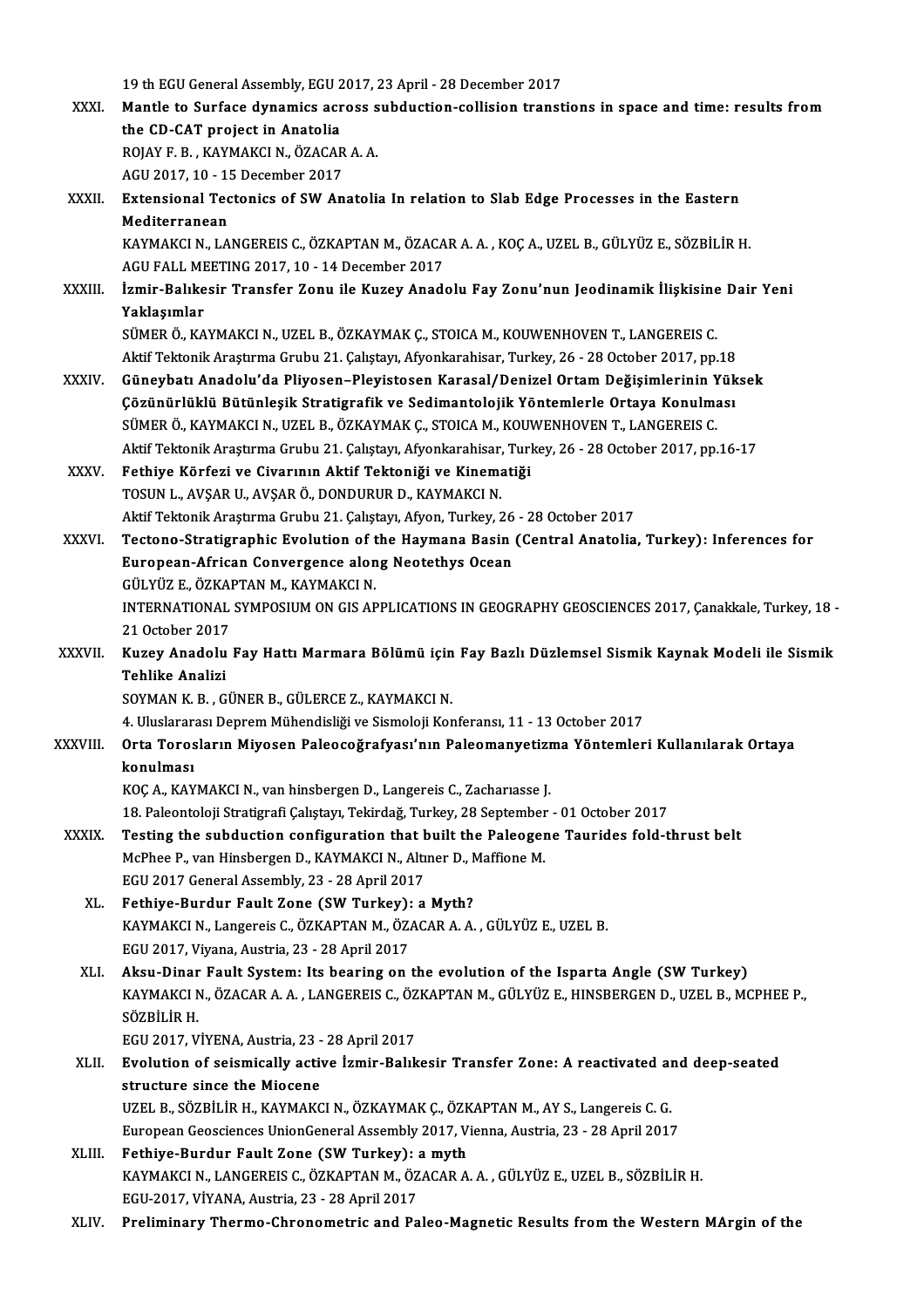Kırşehir Block: İmplications for Timing of Continental Collisions Along Neo-Tethyna Suture Zones<br>(Contrel Anatelia, Turkey) Kırşehir Block: İmplication<br>(Central Anatolia, Turkey)<br>CÜLYÜZE ÖZKAPTAN M. Lan Kırşehir Block: İmplications for Timing of Conti<br>(Central Anatolia, Turkey)<br>GÜLYÜZ E., ÖZKAPTAN M., Langereis C., KAYMAKCI N.<br>ECU 2017 Vivana Austria 22, 22 April 2017 (Central Anatolia, Turkey)<br>GÜLYÜZ E., ÖZKAPTAN M., Langereis C., KAYMAKCI N.

EGU 2017, Viyana, Austria, 23 - 28 April 2017

- XLV. Gold Grade Distribution Within an Epithermal Quartz Vein System, Kestanelik, NW Turkey:<br>Implications for Gold Exploration Gold Grade Distribution Within an Epithermal Quartz Vein<br>Implications for Gold Exploration<br>GÜLYÜZ N., Shipton Z., GÜLYÜZ E., Lord R., KAYMAKCI N., KUŞCU İ.<br>ECU 2017 Viyana Austria 22, 28 April 2017 Implications for Gold Exploration<br>GÜLYÜZ N., Shipton Z., GÜLYÜZ E., Lord R., KAY<br>EGU 2017, Viyana, Austria, 23 - 28 April 2017<br>Cold grade distribution within an enither GÜLYÜZ N., Shipton Z., GÜLYÜZ E., Lord R., KAYMAKCI N., KUŞCU İ.<br>EGU 2017, Viyana, Austria, 23 - 28 April 2017<br>XLVI. Gold grade distribution within an epithermal quartz vein system,Kestanelik, NW Turkey: implications<br>for s
- EGU 2017, Viyana, Australia<br>Gold grade distributi<br>for gold exploration<br>CÜLVÜZ N. SHIPTON Z Gold grade distribution within an epithermal quartz vein sys<br>for gold exploration<br>GÜLYÜZ N., SHIPTON Z., GÜLYÜZ E., LORD R., KAYMAKCI N., KUŞCU İ.<br>ECU Ceneral Assembly 2017, Viyana, Ayetria, 22,, 24 April 2017 for gold exploration<br>GÜLYÜZ N., SHIPTON Z., GÜLYÜZ E., LORD R., KAYMAKCI N., KUŞCU İ.<br>EGU General Assembly 2017, Viyana, Austria, 23 - 24 April 2017

- XLVII. Kestanelik epitermal damar sistemi üzerindeki yapısal kontroller: Epitermal altınmineralizasyonu EGU General Assembly 2017, Viyana, Austria, 23 - 24 April 2017<br>Kestanelik epitermal damar sistemi üzerindeki yapısal kontroller:<br>sırasındaki permeabilite artışı mekanizmaları hakkında çıkarımlar<br>Lard B. SHIPTON 7. CÜLYÜZ N Kestanelik epitermal damar sistemi üzerindeki yapısal kontroller:<br>sırasındaki permeabilite artışı mekanizmaları hakkında çıkarımlar<br>Lord R., SHIPTON Z., GÜLYÜZ N., KUŞCU İ., KAYMAKCI N., GLADWELL D. R.<br>Uluslararesı Katılım Uluslararası Katılımlı 70. Türkiye Jeoloji Kurultayı-70th Turkish Geological Congress, Ankara, Turkey, 10 - 14 April<br>2017, pp.472-473 Lord R., SHIPTON Z., GÜLYÜZ N., KUŞCU İ., KAYMAKCI N., GLADWELL D. R. Uluslararası Katılımlı 70. Türkiye Jeoloji Kurultayı-70th Turkish Geological Congress, Ankara, Turkey, 10 - 14 Apr<br>2017, pp.472-473<br>ANATOLIA TURKEY), STRUCTURAL AND THERMAL HISTORY OF THE HAYMANA BASIN (CENTRAL
- 2017, pp.472-473<br>DEFORMATION AND LOW-TEMPERATURE THERMAL HISTORY OF THE HAYMANA BASIN (CENTRAL<br>ANATOLIA, TURKEY): STRUCTURAL AND THERMAL RECORDS OF NEOTETHYAN CLOSURE DURING<br>THE LATE CRETACEOUS TO NEOCENE DEFORMATION AND LOW-TEMPERAT<mark>I</mark><br>ANATOLIA, TURKEY): STRUCTURAL AN<br>THE LATE CRETACEOUS TO NEOGENE ANATOLIA, TURKEY): STRUCTURAL AND THERMAL RECORDS OF NEOTETHYAN CLOSURE DURING<br>THE LATE CRETACEOUS TO NEOGENE<br>GÜLYÜZ E.. ÖZKAPTAN M.. KAYMAKCI N. TJK2017,Ankara,Turkey,10 -14April2017 GÜLYÜZ E., ÖZKAPTAN M., KAYMAKCI N.<br>TJK 2017, Ankara, Turkey, 10 - 14 April 2017<br>XLIX. Paleomagnetic reconstruction of the Neotethyan Suture in Central Anatolia Turkey<br>ÖZKAPTAN M. CÜLYÜZ E. KAYMAKCI N. LARGERIS C
- TJK 2017, Ankara, Turkey, 10 14 April 2017<br>Paleomagnetic reconstruction of the Neotethyal<br>ÖZKAPTAN M., GÜLYÜZ E., KAYMAKCI N., Langereis C.<br>Agu Fall Meeting 12 16 Desember 2016 nr 199026 Paleomagnetic reconstruction of the Neotethyan<br>ÖZKAPTAN M., GÜLYÜZ E., KAYMAKCI N., Langereis C.<br>Agu Fall Meeting, 12 - 16 December 2016, pp.188036<br>Permeability onbangement during gold minerali Agu Fall Meeting, 12 - 16 December 2016, pp.188036
	- ÖZKAPTAN M., GÜLYÜZ E., KAYMAKCI N., Langereis C.<br>Agu Fall Meeting, 12 16 December 2016, pp.188036<br>L. Permeability enhancement during gold mineralization Evidences from Kestanelik epithermal vein<br>system NW Turkey Permeability enhancement during gold mineralization Evide<br>system NW Turkey<br>GÜLYÜZ N., Shipton Z., KUŞCU İ., Lord R., Gladwell D., KAYMAKCI N.<br>ECU Ceneral Assembly, 17, 22 April 2016, val 19, pp.972

system NW Turkey<br>GÜLYÜZ N., Shipton Z., KUŞCU İ., Lord R., Gladwell D., KAYN<br>EGU General Assembly, 17 - 22 April 2016, vol.18, pp.873<br>Defermation History of the Houmane Besin Structu

GÜLYÜZ N., Shipton Z., KUŞCU İ., Lord R., Gladwell D., KAYMAKCI N.<br>EGU General Assembly, 17 - 22 April 2016, vol.18, pp.873<br>LI. Deformation History of the Haymana Basin Structural Records of Closure Collision and Subse EGU General Assembly, 17 - 22 April 2016, vol.18, pp.873<br>Deformation History of the Haymana Basin Structural Records of Closure Collision and S<br>Convergence Indentation Events at the North Central Neotethys Central Anatolia Deformation History of the Hayman<br>Convergence Indentation Events at the<br>GÜLYÜZ E., ÖZKAPTAN M., KAYMAKCI N.<br>ECU Conoral Assembly vivone Austrie 1 Convergence Indentation Events at the North Central Neotethys Cen<br>GÜLYÜZ E., ÖZKAPTAN M., KAYMAKCI N.<br>EGU General Assembly, viyena, Austria, 17 - 22 April 2016, vol.18, pp.12388<br>Testonis evolution and peleoseesraphy of the

# GÜLYÜZ E., ÖZKAPTAN M., KAYMAKCI N.<br>EGU General Assembly, viyena, Austria, 17 - 22 April 2016, vol.18, pp.12388<br>LII. Tectonic evolution and paleogeography of the Kırşehir Block and the Central Anatolian Ophiolites<br>Turk EGU Gen<br><mark>Tectoni</mark><br>Turkey<br>var bins Tectonic evolution and paleogeography of the Kırşehir Block and the Central Anatolian Ophiolites<br>Turkey<br>van hinsbergen d., Maffione M., Plunder A., KAYMAKCI N., Morgan G., Hendrix b., Corfu f., Gürer D., de gelder G.,<br>Pete

Turkey<br>van hinsbergen d., Maffione M., Plunder A., KAYMAKCI N., Morgan G., Hendrix b., Corfu f., Gürer D., de gelder G.,<br>Peters k., et al. van hinsbergen d., Maffione M., Plunder A<br>Peters k., et al.<br>EGU General Assably, 17 - 22 April 2016<br>An Internatation of the Basement S

LIII. An Interpretation of the Basement Structure and Formation of the Black Sea Based on Deep Seismic<br>Data and Gravity Modelling EGU General Assably, 17 - 22 A<sub>l</sub><br>An Interpretation of the Bas<br>Data and Gravity Modelling<br>KAYMAKCI N KAYMAKCI N Data and Gravity Modelling<br>KAYMAKCI N.<br>International Petroleum Technology Conference, Doha, Qatar, Doha, Qatar, 6 - 09 December 2015<br>The deep structure of the Blask See besins from deep seismis reflection data.

## KAYMAKCI N.<br>International Petroleum Technology Conference, Doha, Qatar, Doha, Qatar, 6 - 09 Decem<br>LIV. The deep structure of the Black Sea basins from deep seismic reflection data<br>KAYMAKCLN, Bed C International Petrolet<br>The deep structure<br>KAYMAKCI N., Rod G.<br>Petroleum Ceelery of LIV. The deep structure of the Black Sea basins from deep seismic reflection data<br>KAYMAKCI N., Rod G.

Petroleum Geology of Black Sea: Geological Society London, 6 - 07 October 2015

## LV. Tectonic Characteristics and Evolution Banda Sea Region

Tectonic Characteristics and Evolution Banda Sea Region<br>KAYMAKCI N.<br>AAPG/SEG International Conference &Exhibition in Melbourne, Australia, Melbourne, Australia, 13 - 16 September KAYM<br>AAPG,<br>2015<br>DEBU AAPG/SEG International Conference &Exhibition in Melbourne, Australia, Melbourne, Australia, 13 - 16 Septe<br>2015<br>LVI. DERİN SİSMİK YANSIMA VERİLERİ IŞIĞINDA KARADENİZ HAVZASININ JEOLOJİSİ VE TEKTONİĞİ

2015<br><mark>DERİN SİSM</mark><br>KAYMAKCI N.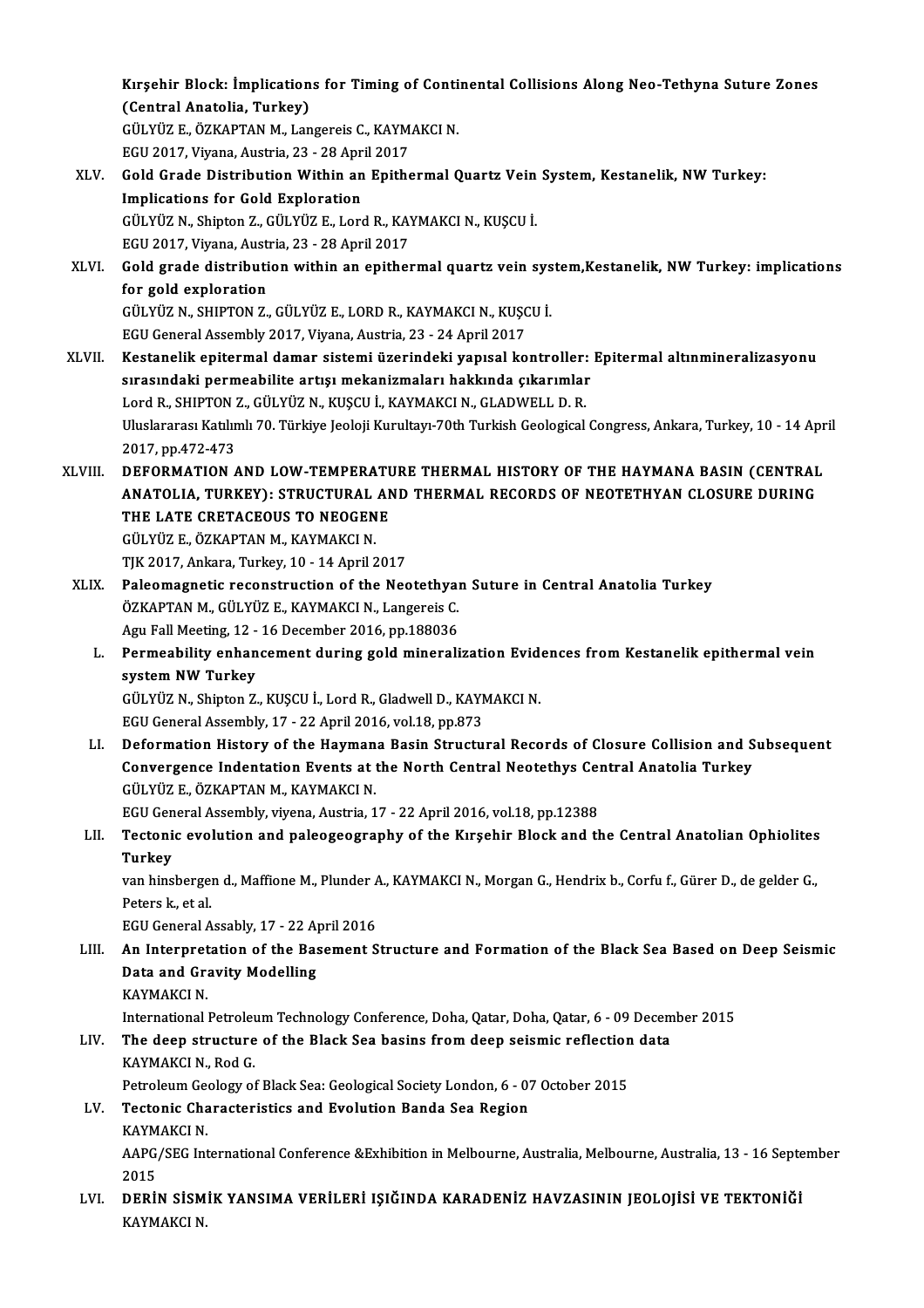68. Türkiye Jeoloji Kurultayı, Ankara, Turkey, 6 - 10 April 2015<br>PASİE KITA KENAPI CELİSİM MEKANİZMALAPLIK HİDE

68. Türkiye Jeoloji Kurultayı, Ankara, Turkey, 6 - 10 April 2015<br>LVII. PASİF KITA KENARI GELİŞİM MEKANİZMALARI VE HİPER EKSTANSİYON DERİN SİSMİK VERİLER<br>ISIĞINDA KARADENİZİN KARAKTERİSTIK ÖZELLİKI ERİ 68. Türkiye Jeoloji Kurultayı, Ankara, Turkey, 6 - 10 April 2015<br>PASİF KITA KENARI GELİŞİM MEKANİZMALARI VE HİPE<br>IŞIĞINDA KARADENİZİN KARAKTERİSTİK ÖZELLİKLERİ<br>KAYMAKÇI N PASİF KITA<br>IŞIĞINDA KA<br>KAYMAKCI N. 1ŞIĞINDA KARADENİZİN KARAKTERİSTİK ÖZELLİKLERİ<br>KAYMAKCI N.

68. Türkiye Jeoloji Kurultayı, Ankara, Turkey, 6 - 10 April 2015

LVIII. Large Block Rotations Around the Intersection of the İzmir Ankara and Intra Tauride Suture Zones<br>in Turkey

ÖZKAPTANM.,GÜLYÜZ E.,KAYMAKCIN.,LANGEREİSC.G. ,LefebvreC.,ÖZACARA.A.

The 8th International Symposium on Eastern Mediterranean Geology, Muğla, Turkey, 13 - 17 October 2014, pp.62

ÖZKAPTAN M., GÜLYÜZ E., KAYMAKCI N., LANGEREİS C. G. , Lefebvre C., ÖZACAR A. A.<br>The 8th International Symposium on Eastern Mediterranean Geology, Muğla, Turkey, 13 - 17 October 2014, pp.62<br>LIX. Overview of the CD CAT Proj The 8th International Symposium on Eastern Mediterrane<br>Overview of the CD CAT Project Cenozoic Surface to<br>Transition from Subduction to Collision to Escape<br>Whitney D.J., Bock S.J., Cosca M. Brocard, KAYMAKCI Overview of the CD CAT Project Cenozoic Surface to Mantle Dynamics of Central Anatolia during the<br>Transition from Subduction to Collision to Escape<br>Whitney D. L. , Beck S. L. , Cosca M., Brocard ., KAYMAKCI N., KUŞCU G., L

Transition from Subduction to Collision to Escape<br>Whitney D. L. , Beck S. L. , Cosca M., Brocard ., KAYMAKCI N., KUŞCU G., Lefebvre C., Meijers M., Mulch A., ÖZACAR A.<br>A. , et al. Whitney D. L. , Beck S. L. , Cosca M., Brocard ., KAYMAKCI N., KUŞCU G., Lefebvre C., Meijers M., Mulch A., ÖZACAR A<br>A. , et al.<br>The 8th International Symposium on Eastern Mediterranean Geology, Muğla, Turkey, 13 - 17 Octo

The 8th International Symposium on Eastern Mediterranean Geology, Muğla, Turkey, 13 - 17 October 2014, pp.58<br>Fethiye Burdur Fault Zone a Myth<br>KAYMAKCI N., ÖZACAR A. A. , ÖZKAPTAN M., KOÇ A., GÜLYÜZ E., Lefebvre C., UZEL B.

LX. Fethiye Burdur Fault Zone a Myth<br>KAYMAKCI N., ÖZACAR A. A. , ÖZKAPTAN M., KOÇ A., GÜLYÜZ E., Lefebvre C., UZEL B., LANGEREİS C. G. , SÖZBİLİR Fe<br>KA<br>H. KAYMAKCI N., ÖZACAR A. A. , ÖZKAPTAN M., KOÇ A., GÜLYÜZ E., Lefebvre C., UZEL B., LANGEREİS C. G. , SÖZBİLİR<br>H.<br>The 8th International Symposium on Eastern Mediterranean Geology, Muğla, Turkey, 13 - 17 October 2014, pp.56<br>K

H.<br>The 8th International Symposium on Eastern Mediterranean Geology, Muğla, Turkey, 13 -<br>LXI. Kinematics of SW Anatolia implications on crustal deformation above slab tear<br>ÖZKAPTAN M. KOC A. CÜLVÜZ E. UZEL B. KAYMAKCLN, CO The 8th International Symposium on Eastern Mediterranean Geology, Muğla, T<br>Kinematics of SW Anatolia implications on crustal deformation above<br>ÖZKAPTAN M., KOÇ A., GÜLYÜZ E., UZEL B., KAYMAKCI N., Cor L., ÖZACAR A. A.<br>ECU Kinematics of SW Anatolia implications on crustal deformation above slab tear<br>ÖZKAPTAN M., KOÇ A., GÜLYÜZ E., UZEL B., KAYMAKCI N., Cor L., ÖZACAR A. A. EGU General Assembly Conference Abstracts, viyana, Austria, 27 - 29 April 2014

## LXII. Structural development of the Dutch Central Graben -New ideas from recent 3D seismic<br>Rosendaal E., KAYMAKCI N., Wijker D., Schroot B. Structural development of the Dutch Central Graben -New ideas from recent 3D seismic<br>Rosendaal E., KAYMAKCI N., Wijker D., Schroot B.<br>76th European Association of Geoscientists and Engineers Conference and Exhibition 2014:

Rosendaal E., KAYMAKCI N., Wijker D., Schroot B.<br>76th European Association of Geoscientists and Engineers Conference and Exhibition 2014: Experient SPE EUROPEC<br>2014, pp.1686-1690<br>From Collision to Essano Conogois Surface t

Incorporating SPE EUROPEC 2014, Amsterdam, Netherlands, 16 - 19 June 2014, pp.1686-1690<br>LXIII. From Collision to Escape Cenozoic Surface to Mantle Dynamics of Central Anatolia Whitney D. L. , Teyssier C., KAYMAKCI N., ROJAY F. B. , ÖZACAR A. A. , Umhoefer P., Reid M., Beck S. L. , Thomson S.,<br>Brocard ., et al. From Collision to Escape Cenozoic Surface to Mantle Dynamics of Central Anatolia Whitney D. L. , Teyssier C., KAYMAKCI N., ROJAY F. B. , ÖZACAR A. A. , Umhoefer P., Reid M., Beck S. L. , Tho<br>Brocard ., et al.<br>American Geophysical Union (AGU) 2012 Fall Meeting, San-Francisco, Costa Rica, 3 - 07 December Brocard "et al.<br>American Geophysical Union (AGU) 2012 Fall Meeting, San-Francisco, Costa Rica, 3<br>LXIV. New approach for building a tectonic model of the black sea depression<br>Amelin N. Cobriel L. Horn B. Kodurin S. Kekerang

American Geophysical Union (AGU) 2012 Fall Meeting, San-Francisco, Costa Rica, 3 - 07 December 2012<br>New approach for building a tectonic model of the black sea depression<br>Amelin N., Gabriel I., Horn B., Kadurin S., Kakaran New approach for building a tectonic model of the black sea depression<br>Amelin N., Gabriel I., Horn B., Kadurin S., Kakaranza S., KAYMAKCI N., Khortov A., Kozhuharov E., Leonchik M.,<br>Ozkaptan M., et al.

74th European Association of Geoscientists and Engineers Conference and Exhibition 2012 Incorporating SPE Ozkaptan M., et al.<br>74th European Association of Geoscientists and Engineers Conference and Exhibition 2012 Incorporating SPE<br>EUROPEC 2012: Responsibly Securing Natural Resources, Copenhagen, Denmark, 4 - 07 June 2012, pp. 74th European Association of Geoscientists and Engineers Conference and Exhibiti<br>EUROPEC 2012: Responsibly Securing Natural Resources, Copenhagen, Denmark, 4<br>LXV. New approach for building a tectonic model of the black sea

## New approach for building a tectonic model of the black sea depression<br>Senin B., Kakaranza S., Khortov A., KAYMAKCI N., Kozhuharov E., Gabriel I., Leonchik M., Amelin N., Petrov E., Horn<br>R. Ne<br>Se<br>B. Senin B., Kakaranza S., Khortov A., KAYMAKCI N., Kozhuharov E., Gabriel I., Leonchik M., Amelin N., Petrov E., Ho<br>B.<br>St. Petersburg 2012 International Conference on Geosciences: Making the Most of the Earth's Resources, Sa

B.<br>St. Petersburg 2012 International Con<br>Petersburg, Russia, 2 - 05 April 2012<br>Crust and unner mantle dunamics St. Petersburg 2012 International Conference on Geosciences: Making the Most of the Earth's Resources, S.<br>Petersburg, Russia, 2 - 05 April 2012<br>LXVI. Crust and upper mantle dynamics of Turkey inferred from passive seismolo

# Petersburg, Russia, 2 - 05 April 2012<br>Crust and upper mantle dynamics of Turkey inferred from passive seismology implications of<br>segmented slab geometry

Berk B., Susan B., George Z., KAYMAKCI N.

Tectonic Crossroads: Evolving Orogens of Eurasia–Africa–Arabia, Geological Society America, 4 - 08 October 2010

### Berk B., Susan B., George Z., KAYMAKCI N.<br>Tectonic Crossroads: Evolving Orogens of Eurasia–Africa–Arabia, Geological Society America, 4 - 08 October<br>LXVII. Applying paleomagnetic constraints on rotation and deformation of Tectonic Crossroads: Evolving O<br>Applying paleomagnetic con<br>Eocene in southeast Turkey<br>Permirgicălu A Jangereis C. KA Applying paleomagnetic constraints on rotation and de<br>Eocene in southeast Turkey<br>Peynircioğlu A., Langereis C., KAYMAKCI N., van Hinsbergen D.<br>Testonis Crossroode: Evolving Orogans of Eurosia Africe Arabi Eocene in southeast Turkey<br>Peynircioğlu A., Langereis C., KAYMAKCI N., van Hinsbergen D.<br>Tectonic Crossroads: Evolving Orogens of Eurasia-Africa-Arabia, 2 - 06 October 2010

# Peynircioğlu A., Langereis C., KAYMAKCI N., van Hinsbergen D.<br>Tectonic Crossroads: Evolving Orogens of Eurasia-Africa-Arabia, 2 - 06 October 2010<br>LXVIII. Crust And Upper Mantle Dynamics Of Turkey Inferred From Passive Seis Tectonic Crossroads: Evolving<br>Crust And Upper Mantle D<br>Segmented Slab Geometry<br>ÖZACAR A A Birvel C B Be Crust And Upper Mantle Dynamics Of Turkey Inferred<br>Segmented Slab Geometry<br>ÖZACAR A.A., Biryol C.B., Beck S.L., Zandt G., KAYMAKCI N.<br>Testonis Crossreade: Evoluing Orogons of Eurosia Africa Arab

Segmented Slab Geometry<br>ÖZACAR A. A. , Biryol C. B. , Beck S. L. , Zandt G., KAYMAKCI N.<br>Tectonic Crossroads: Evolving Orogens of Eurasia-Africa-Arabia, Ankara, Turkey, 4 - 08 October 2010, pp.46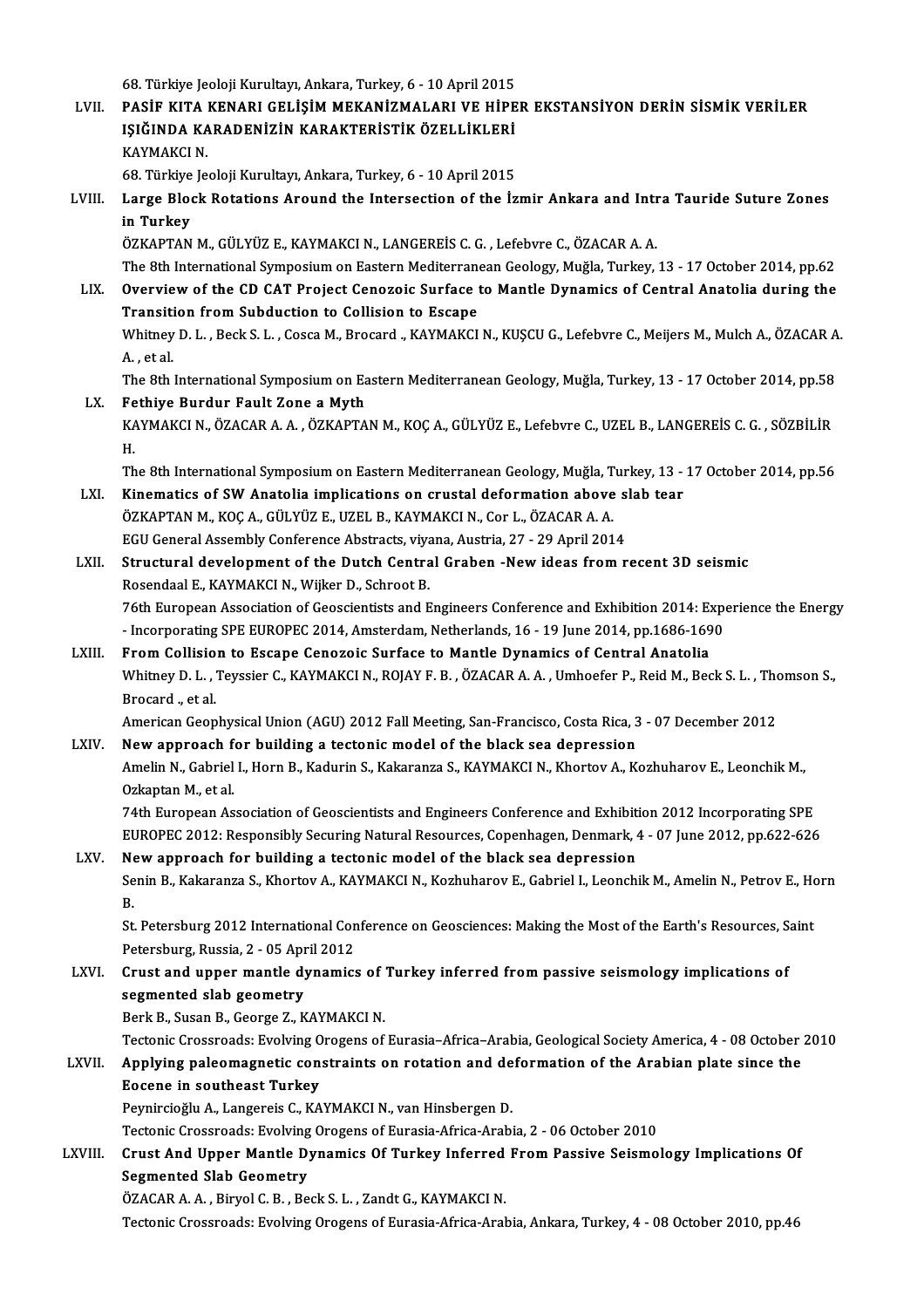LXIX. How Many Subduction Zones And Oceans Post Cretaceous Evolution Of Turkey Inferences From<br>Mantle Temesranhy How Many Subduction<br>Mantle Tomography<br>KAVMAKCLN, Spelmar How Many Subduction Zones And Oceans Post Cretaceous Evoluti<br>Mantle Tomography<br>KAYMAKCI N., Spakman W., ÖZACAR A. A. , Biryol C. B. , Van Hinsbergen D.<br>Testonis Cressreeds: Evoluing Oregens of Euresia Africe Arabia Ankare

Mantle Tomography<br>KAYMAKCI N., Spakman W., ÖZACAR A. A. , Biryol C. B. , Van Hinsbergen D.<br>Tectonic Crossroads: Evolving Orogens of Eurasia-Africa-Arabia, Ankara, Turkey, 4 - 08 October 2010, pp.73<br>2D Ceametry of Salt Cant KAYMAKCI N., Spakman W., ÖZACAR A. A. , Biryol C. B. , Van Hinsbergen D.<br>Tectonic Crossroads: Evolving Orogens of Eurasia-Africa-Arabia, Ankara, Turkey, 4 - 08 October 20<br>LXX. 3D Geometry of Salt Controlled Normal Faults o

Tectonic Crossroads: Evolving Orogens<br>3D Geometry of Salt Controlled No<br>YÜCEL K., KAYMAKCI N., ÖZACAR A. A.<br>European Coossianses Union Coneral 3D Geometry of Salt Controlled Normal Faults on Friesland Platform NW Netherland<br>YÜCEL K., KAYMAKCI N., ÖZACAR A. A.<br>European Geosciences Union General Assembly 2010, VİYANA, Austria, 2 - 07 May 2010, vol.12 European Geosciences Union General Assembly 2010, VİYANA, Austria, 2 - 07 May 2010, vol.12<br>Supported Projects

**Supported Projects**<br>Kaymakcı N., Avşar Ö., Kurtuluş B., Avşar U., Arslan Ş., Dondurur D., Vardar D., TUBITAK Project, Ege Denizi Kıta<br>Sahanlığındaki Fav Kantrollü Deniz Altı Jestermal Kaymakların Anastrulması ve Karaktari Sapportea Frojeces<br>Kaymakcı N., Avşar Ö., Kurtuluş B., Avşar U., Arslan Ş., Dondurur D., Vardar D., TUBITAK Project, Ege Denizi Kıta<br>Sahanlığındaki Fay Kontrollü Deniz Altı Jeotermal Kaynakların Araştırılması ve Karakteriz Kaymakcı N., Avşar Ö., Kurtuluş B., Avşar U., Arslan Ş., Dondurur D., Vardar D., TUBITAK Project, Ege Denizi Kıta<br>Sahanlığındaki Fay Kontrollü Deniz Altı Jeotermal Kaynakların Araştırılması ve Karakterizasyonu, 2019 - 2022 Sahanlığındaki Fay Kontrollü Deniz Altı Jeotermal Kaynakların Araştırılması ve K<br>Kaymakcı N., Özacar A. A. , Uzel B., Sümer Ö., Özkaptan M., Langereis C. G. , Korala<br>Transfer Zonu ile Kuzey Anadolu Fay Zonu'nun Jeodinamik Kaymakcı N., Özacar A. A. , Uzel B., Sümer Ö., Özkaptan M., Langereis C. G. , Koralay O. E. , TUBITAK Project, İzmir-Balıkesi<br>Transfer Zonu ile Kuzey Anadolu Fay Zonu'nun Jeodinamik İlişkisi, 2018 - 2022<br>Gülyüz E., Kaymakc

Transfer Zonu ile Kuzey Anadolu Fay Zonu'nun Jeodinamik İlişkisi, 2018 - 2022<br>Gülyüz E., Kaymakcı N., Project Supported by Higher Education Institutions, Torid Bloğu Metamorfik Kayalarının Düşük<br>Sıcaklık Yükselimi (<200°C) Gülyüz E., Kaymakcı N., Project<br>Sıcaklık Yükselimi (<200°C) Te<br>Anadolu Türkiye, 2017 - 2021<br>Sümor Ö. Kaymaka N. Hrol B. Sıcaklık Yükselimi (<200°C) TermoKronolojik Çalışma ile Kıtasal Çarpışma ve Eksümasyon Olaylarının İncelenmesi<br>Anadolu Türkiye, 2017 - 2021<br>Sümer Ö., Kaymakcı N., Uzel B., Özkaymak Ç., TUBITAK Project, Guneybati Anadolu'da

Anadolu Türkiye, 2017 - 2021<br>Sümer Ö., Kaymakcı N., Uzel B., Özkaymak Ç., TUBITAK Project, Guneybati Anadolu'da Pliyosen - Pleyistosen Karas<br>Denizel Ortam Değişimlerinin Yüksek çözünürlüklü Bütünleşik Stratigrafik Ve Sedim Sümer Ö., Kaymakcı N., U<br>Denizel Ortam Değişimle<br>Konulması, 2017 - 2020<br>Poiau E. B. Kaymakçı N Denizel Ortam Değişimlerinin Yüksek çözünürlüklü Bütünleşik Stratigrafik Ve Sedimantolojik Yöntemlerle Ortaya<br>Konulması, 2017 - 2020<br>Rojay F. B. , Kaymakcı N., Özacar A. A. , Whitney D., National Research Fund Supported Pr

Konulması, 2017 - 2020<br>Rojay F. B. , Kaymakcı N., Özacar A. A. , Whitney D., National Research Fund Supported Project, Collaborative Research<br>Continental Dynamics Central Anatolian Tectonics CD CAT Surface to Mantle dynami Rojay F. B. , Kaymakcı N., Özacar A. A. , Whitney D., National Res<br>Continental Dynamics Central Anatolian Tectonics CD CAT Surfa<br>1109826 11099336 1109762 1109699 1109703, 2011 - 2019<br>KAYMAKCI N. Preject Supported by Other Continental Dynamics Central Anatolian Tectonics CD CAT Surface to Mantle dynamics during collisio<br>1109826 11099336 1109762 1109699 1109703, 2011 - 2019<br>KAYMAKCI N., Project Supported by Other Private Institutions, JEOLOJİ

1109826 11099336 1109762 1109699 1109703, 2011 - 2019<br>KAYMAKCI N., Project Supported by Other Private Institutions, JEOLOJİK HARİTALAMA, 2017 - 2017<br>KAYMAKCI N., Other Supported Projects, Messinian and Active Tectonics of KAYMAKCI N., Project S<br>KAYMAKCI N., Other Su<br>(Turkey), 2017 - 2017<br>Kaymaka N., Özasar A KAYMAKCI N., Other Supported Projects, Messinian and Active Tectonics of Eastern Mediterranean: The Adana basin<br>(Turkey), 2017 - 2017<br>Kaymakcı N., Özacar A. A. , Sözbilir H., TUBITAK Project, Güney Batı Anadolunun Aktif Te

(Turkey), 2017 - 2017<br>Kaymakcı N., Özacar A. A. , Sözbilir H., TUBITAK Project, Güney Batı Anadolunun Aktif Tektoniği ve Geç Senezoyik Evrimi<br>Project No ÇAYDAG 111Y239, 2012 - 2015 Kaymakcı N., Özacar A. A. , Sözbilir H., TUBITAK Project, Güney Batı Anadolunun Aktif Tektoniği ve Geç Senezoyik Ev<br>Project No ÇAYDAG 111Y239, 2012 - 2015<br>Güleç N. T. , Kuşcu İ., Yılmazer E., Kuşcu G., Kaymakcı N., TUBITAK

Project No ÇAYDAG 111Y239, 2012 - 2015<br>Güleç N. T. , Kuşcu İ., Yılmazer E., Kuşcu G., Kaymakcı N., TUBITAK Project, Hasançelebi Hekimhan Malatya Bölgeleri<br>Demiroksit yataklarının demir oksit bakır altın DOBA yatakları açıs Güleç N. T. , Kuşcu İ., Yılma:<br>Demiroksit yataklarının de<br>araştırılması, 2003 - 2006

# araștırılması, 2003 - 2006<br>Activities in Scientific Journals

Activities in Scientific Journals<br>Journal of Asian Earth Sciences-x, Committee Member, 2020 - Continues<br>Turkish Journal of Earth Sciences, Committee Member, 2019 - Continues Turkish Journalof India<br>Journal of Asian Earth Sciences-x, Committee Member, 2020 - Continues<br>Turkish Journal of Earth Sciences, Committee Member, 2019 - Continues Turkish Journal of Earth Sciences, Committee Member, 2019 - Continues<br>Memberships / Tasks in Scientific Organizations

AFAD National earthquake Research Program Steering Committee , Board Member, 2016 - Continues, Turkey Environment Earth Marine and Atmosphere Research Group, Consultant, 2014 - 2019, Turkey

#### **Scientific Refereeing**

Scie**ntific Refereeing**<br>TÜBİTAK International Bilateral Joint Cooperation Program Project, Russian Foundation for Basic Research, RFBR<br>Bilateral Cooperation Program, Middle Fast Technical University, Turkey, Desember 2020. Bilateral Cooperation<br>TÜBİTAK International Bilateral Joint Cooperation Program Project, Russian Foundation fo<br>Bilateral Cooperation Program, Middle East Technical University, Turkey, December 2020<br>CEODINAMICA ACTA Journal TÜBİTAK International Bilateral Joint Cooperation Program Proj<br>Bilateral Cooperation Program, Middle East Technical University,<br>GEODINAMICA ACTA, Journal Indexed in SCI-E, November 2019<br>JOURNAL OF ASIAN FARTH SCIENCES, SCI Bilateral Cooperation Program, Middle East Technical University,<br>GEODINAMICA ACTA, Journal Indexed in SCI-E, November 2019<br>JOURNAL OF ASIAN EARTH SCIENCES, SCI Journal, October 2019